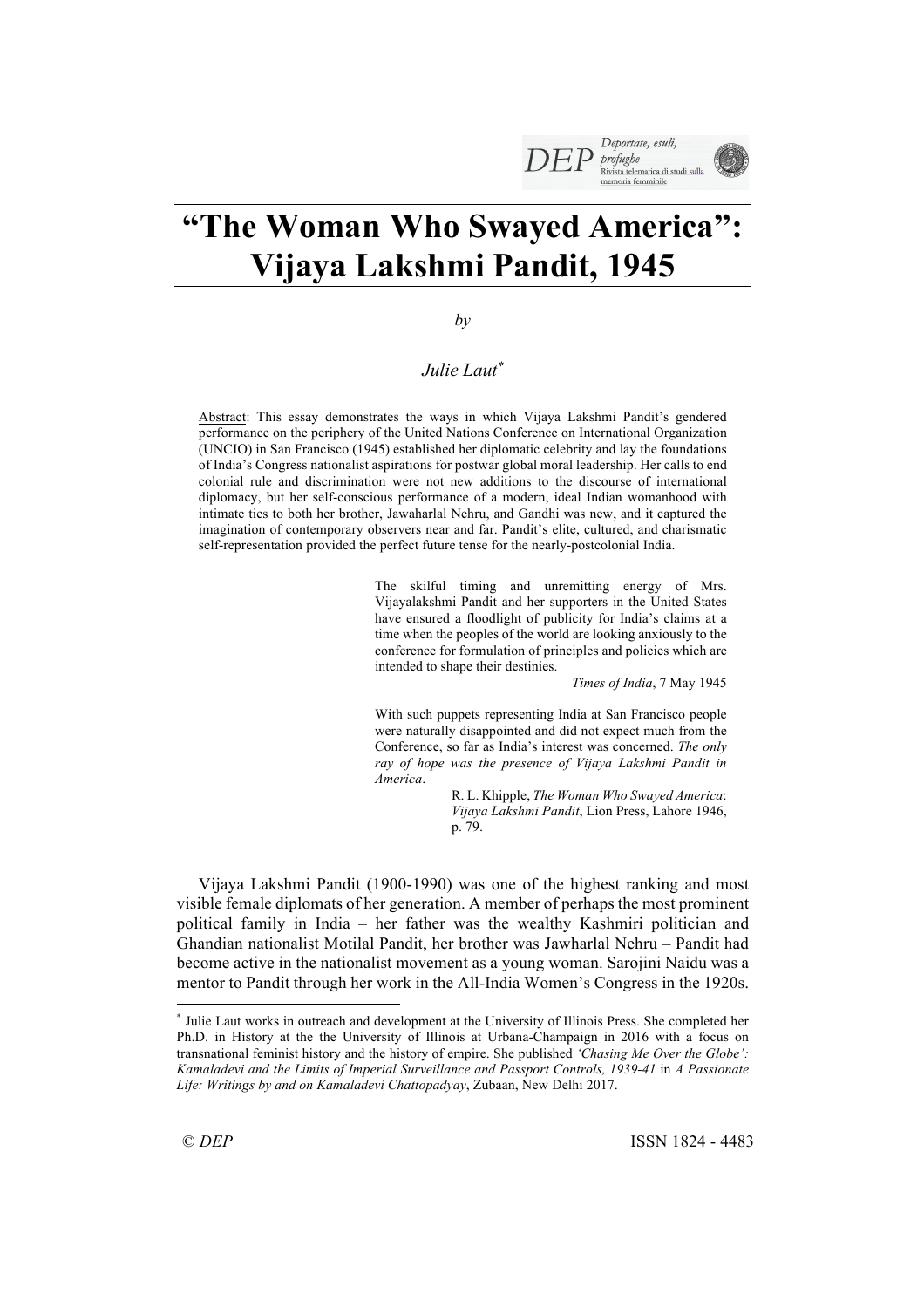Pandit also looked to Mahatma Gandhi as a mentor and father figure, particularly after the death of her own father in 1931. Her elder brother, Jawaharlal, remained a close confident throughout his life. During the mass movements of the 1930s, Pandit served three prison sentences for political action against British imperialism, the final time alongside her twenty-year-old daughter at Naini prison in Allahabad. Pandit led the first Indian delegation to the United Nations in 1945, and during her brother's terms as Prime Minister of India (1947-1964), she continued to head India's UN delegation. She served as the first woman and first Asian president of the UN General Assembly in 1953. In addition, she was India's first ambassador to the Soviet Union (1947-48), and was ambassador to the U.S. and Mexico (1949-52) and England (1954-61).

### **Introduction**

This essay demonstrates the ways in which Vijaya Lakshmi Pandit's gendered performance on the periphery of the 1945 UN Conference on International Organization in San Francisco established her diplomatic celebrity and at the same time lay the foundations of India's aspirations for postwar global moral leadership in the post-war world. Politically experienced within a national context but a novice on the international stage, Pandit took advantage of the opportunities presented to her to gain increased media attention for her cause. Her calls to end colonial rule and discrimination were not new additions to the discourse of international diplomacy, but her self-conscious performance of a modern, ideal Indian womanhood with intimate ties to both her brother and Gandhi was new, and it captured the imagination of contemporary observers near and far. Pandit's elite, cultured, and charismatic selfrepresentation provided the perfect future tense for the almost-postcolonial India. Her physical presence and embodied difference attracted an orientalist gaze directed toward her by western observers fascinated with this "diminutive, silvery-haired woman", dressed always in a sari, who could speak with such force as she "Twist[ed] the Tail of the British Lion"<sup>1</sup>. Pandit's ability to garner support from both well-heeled America supporters and the India lobby in the U.S. meant she was well positioned to represent the Indian cause at the UNCIO that spring. This essay shows how Pandit's propaganda in San Francisco bolstered the notion that the All-India National Congress was the only legitimate inheritor of the postcolonial Indian state. Despite some challenges to this predominant position, the voices of other Indian nationalist interests were effectively drowned out: figuratively by the overwhelming press coverage of Pandit that reiterated her legitimacy, and literally when a heckler at a press conference (an Indian Muslim attached to the official UNCIO delegation) was forced out of the room by other attendees. In these ways, Pandit's iteration of Indian aspirational postcoloniality abroad pushed aside the very real contests for power at home and reinforced the legitimacy of the Gandhi-Nehru dyad prominently on the global stage.

 <sup>1</sup> William Moore, "Indian Woman Twists the Tail of British Lion", April 27, 1945, *Chicago Daily Tribune*, p. 6.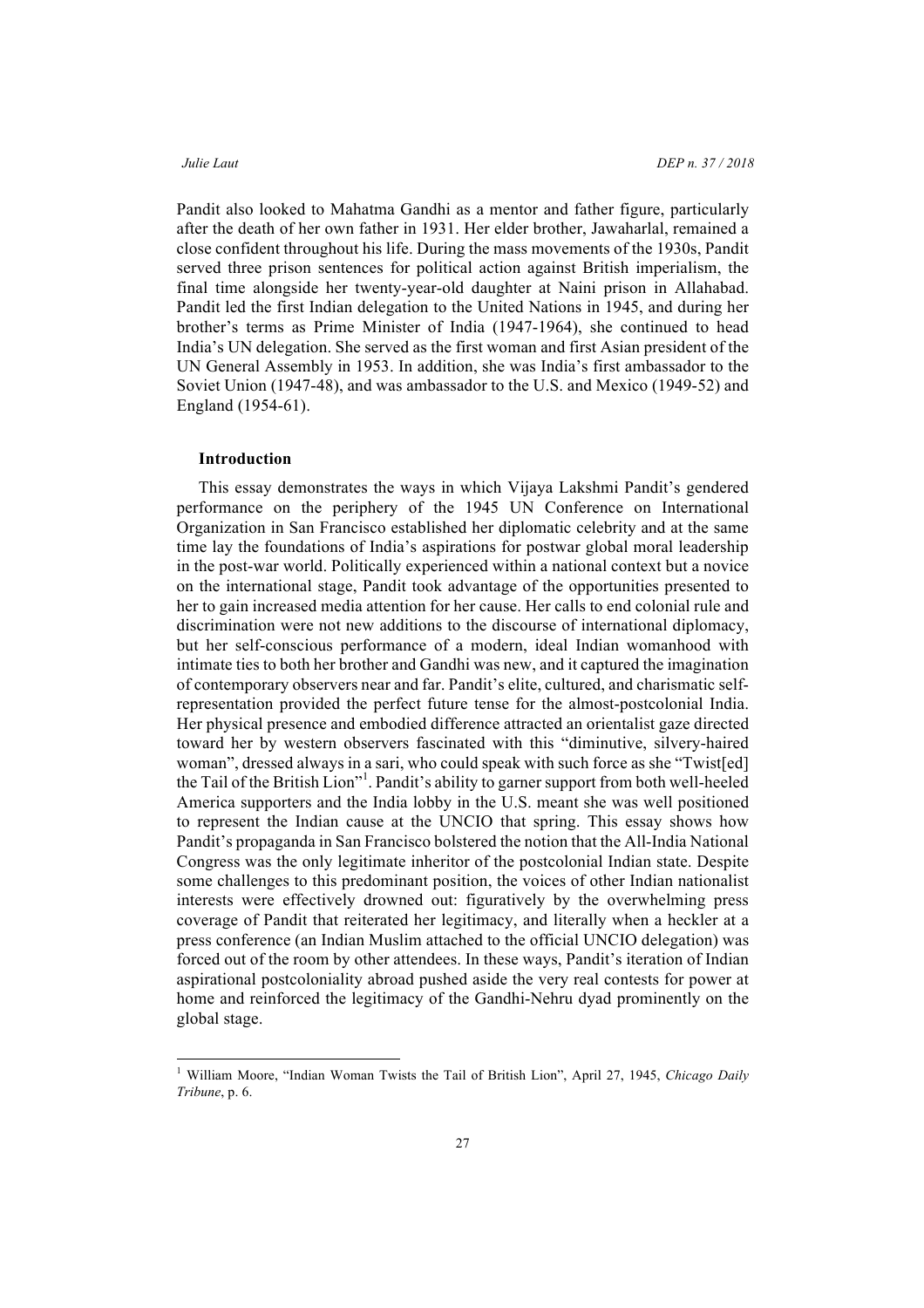### *Julie Laut DEP n. 37 / 2018*

### **"A star-making turn"**

The most important thing to emerge out of the 1945 UN Conference on International Organization (UNCIO) for the Indian nationalist cause was the geopolitical and international diplomatic experience gained by Vijaya Lakshmi Pandit. As a founding member of the United Nations, India had an official delegation at the conference, but the three knighted Indian men selected by the British to represent the colony were considered "stooges" by the large number of anticolonial and antiracist individuals and organizations gathered in San Francisco. The irony of a dependent state joining an organization ostensibly made up of sovereign nations only helped boost attention for Pandit's anti-imperial public speech. Pandit was no novice to politics. As the eldest daughter in India's most famous Indian National Congress (INC, or Congress) family, she had been steeped in the language and action of nationalist politics since childhood. But her debut on the international stage in 1945 provided her with a formative education in diplomacy on a larger scale and foreshadowed the contradictory nature of UN postcolonialism, which would develop in the coming years. In the making of international diplomatic celebrity, her performance on behalf of Indian independence and anticolonialism writ large in the months surrounding the conference was at the time and continues to be considered "a star-making turn."<sup>2</sup> She was a highly effective and affective avatar for the Indian nationalist cause and she would use the lessons learned in San Francisco to great success when she returned as India's official head of delegation to the UN in 1946 and beyond. The combination of anticipation surrounding the formation of the UN in San Francisco, a savvy political propaganda machine supported by the India lobby in the United States, and characteristics specific to Pandit as an individual, helped launch a political and cultural force.

Pandit's presence in the United States in the spring of 1945 was both personal and political. The majority of the Congress leadership remained imprisoned for their participation in the 1942 Quit India Movement, but Pandit had been released due to health concerns in early 1944 shortly before her husband succumbed to illness worsened by his own imprisonment. Because Indian law prohibited women from inheriting, Pandit was left without significant income. She worked for some months organizing famine relief in Bengal, but was personally adrift and in need of financial stability. When lawyer and politician Tej Bahadru Sapru, with the support of Mahatmas Gandhi, invited her to join the Indian delegation to the Pacific Relations Conference to be held in Virginia, USA in February 1945, she combined this opportunity with visits to see her two eldest daughters who were attending Wellesley College in Massachusetts.

When she arrived in New York City in December 1944, Pandit was the first prominent Indian National Congress figure to visit the United States since the start of the war. In response to her arrival, individuals and organizations sympathetic to the Indian cause welcomed her with open arms. Pearl S. Buck offered her practical help finding accommodation and clothing appropriate to the New York winter. The Chinese Consul General held a reception in her honor where Pandit met the British

 <sup>2</sup> Manu Bhagavan, *India and the Quest for One World: The Peacemakers*, MacMillan, New York 2013, p. 31.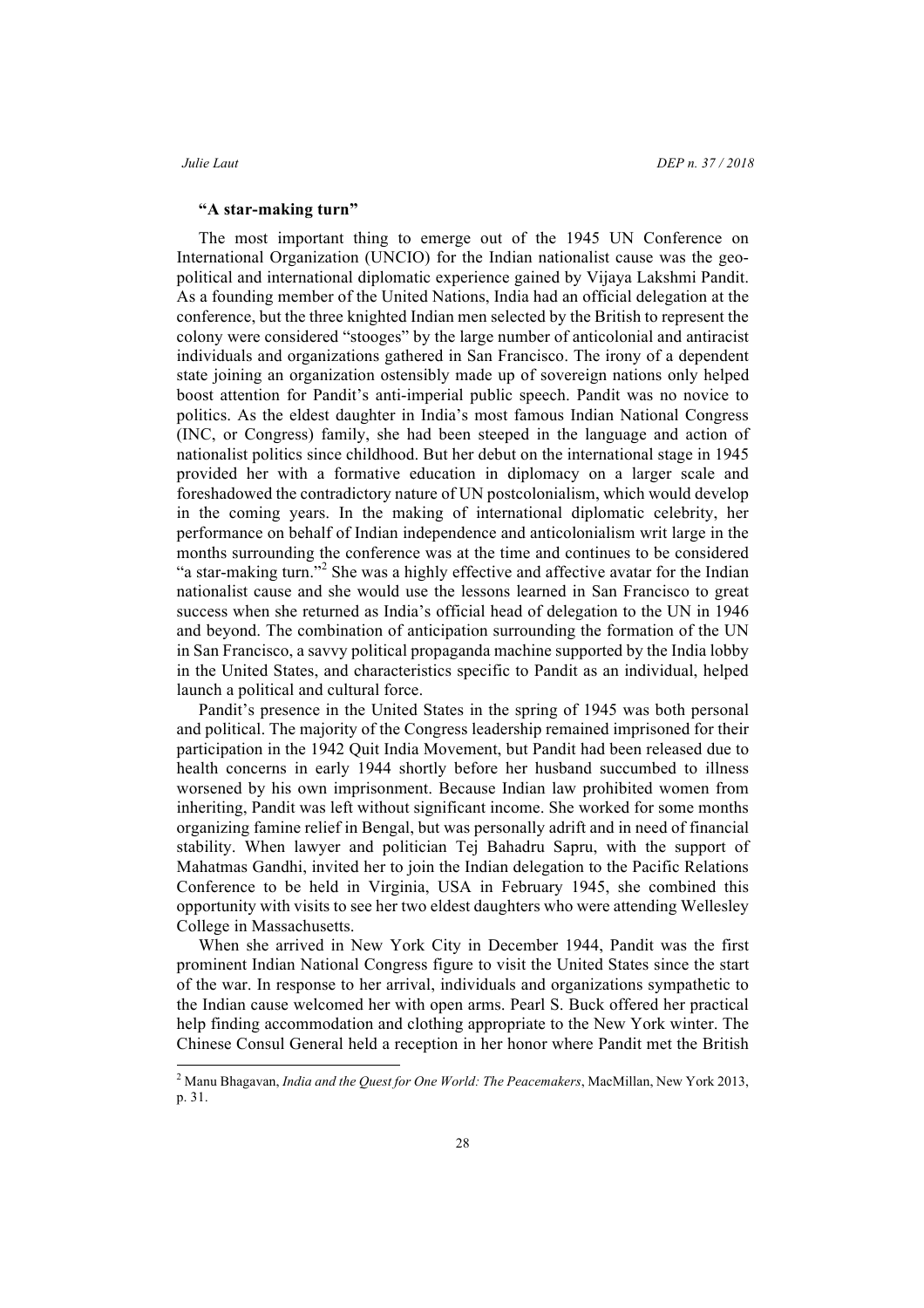author W. Somerset Maugham among others. Power couple Henry and Clare Luce Booth gave a dinner-reception at the Waldorf-Astoria that drew "the elite of New York"<sup>3</sup>. Eleanor Roosevelt hosted a luncheon in Pandit's honor. New York's Mayor Fiorello H. LaGuardia received her at City Hall. And over 1000 people heard her speak publicly for the first time at the Indian Independence Day celebration on January 26, an event hosted by the India League of America<sup>4</sup>. It became apparent quickly that Pandit was naturally adept at representing the Indian cause in gatherings both large and small.

The social and political culture that undergirded postcolonial Indian politics at the United Nations in 1945 was a "glittering" world made up of international and internationally-minded elite diplomats, activists, and artists. While Pandit's political and familial lineage gave her entrée to this elite setting, her intelligence and personal charisma assured her staying power. To observers, Pandit moved through this milieu effortlessly, but throughout her first stay in the United States, Pandit was learning how to utilize her political history and distinctive personal characteristics to move her agenda forward. Over these months, Pandit self-consciously created a selfrepresentation that would allow her the most access to and success on the international stage. Her savvy complicity in the appropriation of herself as a symbol of modern India helped produce an especially effective diplomatic celebrity.

From childhood Pandit and her sister, Krishna Hutheesing, were groomed to become exemplary models of the "educated, 'modern,' new woman" early twentiethcentury Indian nationalism desired<sup>5</sup>. For Pandit, her Anglophile education and elite upbringing (made visible and audible through her comportment and speech), mixed with the bravery, strength, and domesticated femininity required of the ideal Gandhian *satyagrahi* was eminently transportable/translatable into the elite social and political culture she encountered in the United States. She occupied a liminal space, a gendered persona at once Eastern and Western that appealed to her influential supporters as well as a broader audience. As an Indian admirer wrote after the 1945 lecture tour:

Vijaya Lakshmi Pandit, in her self, combines all that is best in the two ways of life – the Eastern and the Western…Her exterior beams with the manners and etiquette of…her European governess – but her heart throbs with the Kashmiri Brahmin blood of her ancestor[s]<sup>6</sup>.

 <sup>3</sup> Vijaya Lakshmi Pandit, *The Scope of Happiness: A Personal Memoir*, Crown Publishers, New York 1979, pp. 190-191; "Mrs. Pandit", *India Today*, 5, 11, February 1945, p. 3.

<sup>4</sup> "Mrs. Vijaya Lakshmi Pandit", *India Today*, 5, 10, January 1945, p. 4; "Events Today", *New York Times*, 26 January 1945, p. 19; "India is Visualized Seizing Independence", *New York Times*, 27 January 1945, 4; "Display Ad 4-No Title", *Washington Post*, 29 January 1945, p. 5.

<sup>5</sup> See Partha Chatterjee, *The Nationalist Resolution of the Women's Question*, in Kumkum Sangari and Sudesh Vaid (eds.), *Recasting Women: Essays in Colonial History*, Kali for Women, New Delhi 1989, pp. 233-253. For more on women and gender in the Gandhian movement, see Suresht R. Bald, *The Politics of Gandhi's 'Feminism': Constructing 'Sitas' for Swaraj*, in Sita Ranchod-Nilsson and Mary Ann Tétreault (eds.), *Women, States, and Nationalism: At Home in the Nation?* , Routledge, New York 2000, pp. 81-97; Ketu H. Katrak, *Indian Nationalism, Gandhian 'Satyagraha,' and Representations of Female Sexuality*, in Andrew Parker, Mary Russo, Doris Sommer, and Patricia Yaeger (eds.), *Nationalisms & Sexualities*, Routledge, New York 1992, pp. 395-406.

<sup>6</sup> R.L. Khipple, *The Woman Who Swayed America*, cit., p. 149.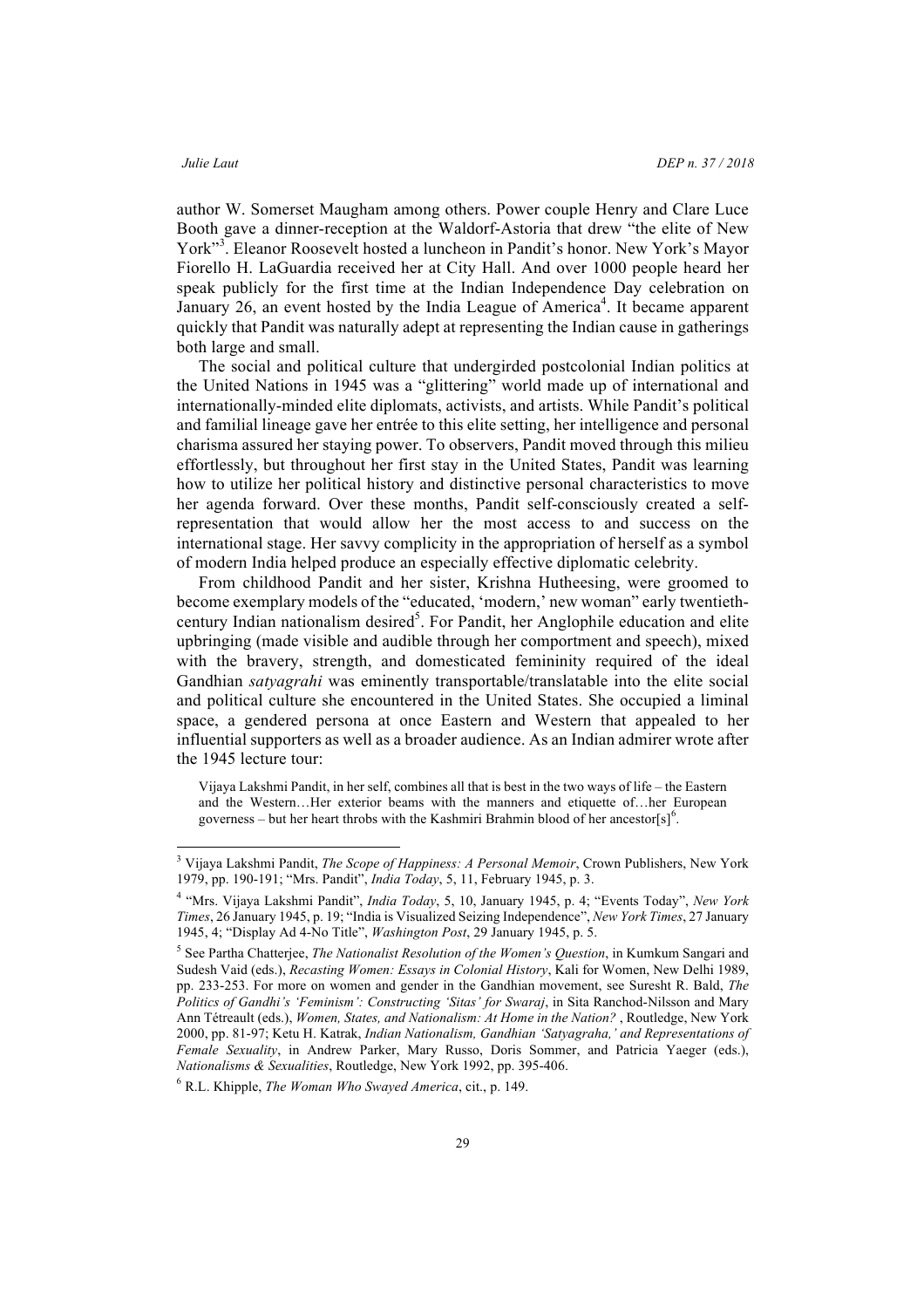Perceived more as an approachable "British subject" than the less comprehensible category of "Indian", her performance could be consumed comfortably by American audiences. Through her embrace of this self-representation, Pandit gave India its toehold into UN culture even before Indian independence was achieved. And her political legitimacy as the primary spokesperson for Indian interests was greatly enhanced due to her close association with her brother, Jawharlal Nehru, and her family's decades long relationship with Gandhi. But when one US newspaper declared her the "First Lady of India" 7 , it signaled the arrival of much more than a familial representative; it telegraphed the arrival on the world stage of an Indian woman who was to lay the very foundations of India's ambitions for global moral leadership in the post-war geopolitical order.

### **Setting the Stage**

Pandit arrived in the United States in late 1944 via a circuitous route. With the end of the war approaching, the Indian National Congress leadership felt it was time to send a spokesperson to the United States to garner public support on behalf of their cause. Widowed since January 1944, Pandit found herself alone and without financial support for the first time in her life. Left with no sons and no will guaranteeing her a portion of her husband's inheritance, according to Indian communal law their money and property reverted to her husband's family. Pandit was initially offered only the minimum Rs. 150 widow maintenance and Rs. 50 for her daughters until they married. Nehru offered what support he could from his prison cell at Ahmadnagar Fort: Rs. 2000 and his encouragement to keep working, try not to worry, and to remember that he considered her and their younger sister, Krishna, "joint-owners" of the family estate<sup>8</sup>. Pandit could have pursued a legal case against her in-laws, but Gandhi, an important paternal figure since her own father Motilal's death in 1931, urged her to let the conflict with her in-laws go as "we had more important things to do"<sup>9</sup>. Against her lawyer's advice but with the intent of ending the painful episode, Pandit agreed to accept a small settlement from her brother-in-law. She "signed a document giving up [her] personal claims and that of any unborn grandsons [she] might have, and the chapter was brought to a close"<sup>10</sup>. The question of on-going financial resources remained pressing, and a lecture tour in the United States held the potential for addressing that problem.

In spite of its financial constraints, Pandit's status as a widow did open up new possibilities for her activism and allowed her increased mobility. In a conversation with Eleanor Roosevelt for *McCall's* magazine during Pandit's tenure as Indian Ambassador to the United States in 1950, the two women mused about the particular

 <sup>7</sup> S.A. Haynes, "India Stands For Equality, Leader Tells Baltimoreans", *Afro-American*, 7 April 1945, p. 1.

<sup>8</sup> Jawahar to Nan, 13 March 1944, in Nayantara Sahgal (ed.), *Before Freedom: Nehru's Letters to His Sister*, HarperCollins Publishers India, New Delhi 2000, p. 391 and 395. Letters in the volume date from 1909-1947, with just one letter from 1956.

<sup>9</sup> Vijaya Lakshmi Pandit, *The Scope of Happiness*, cit., p. 181.

<sup>10</sup> *Ibidem*.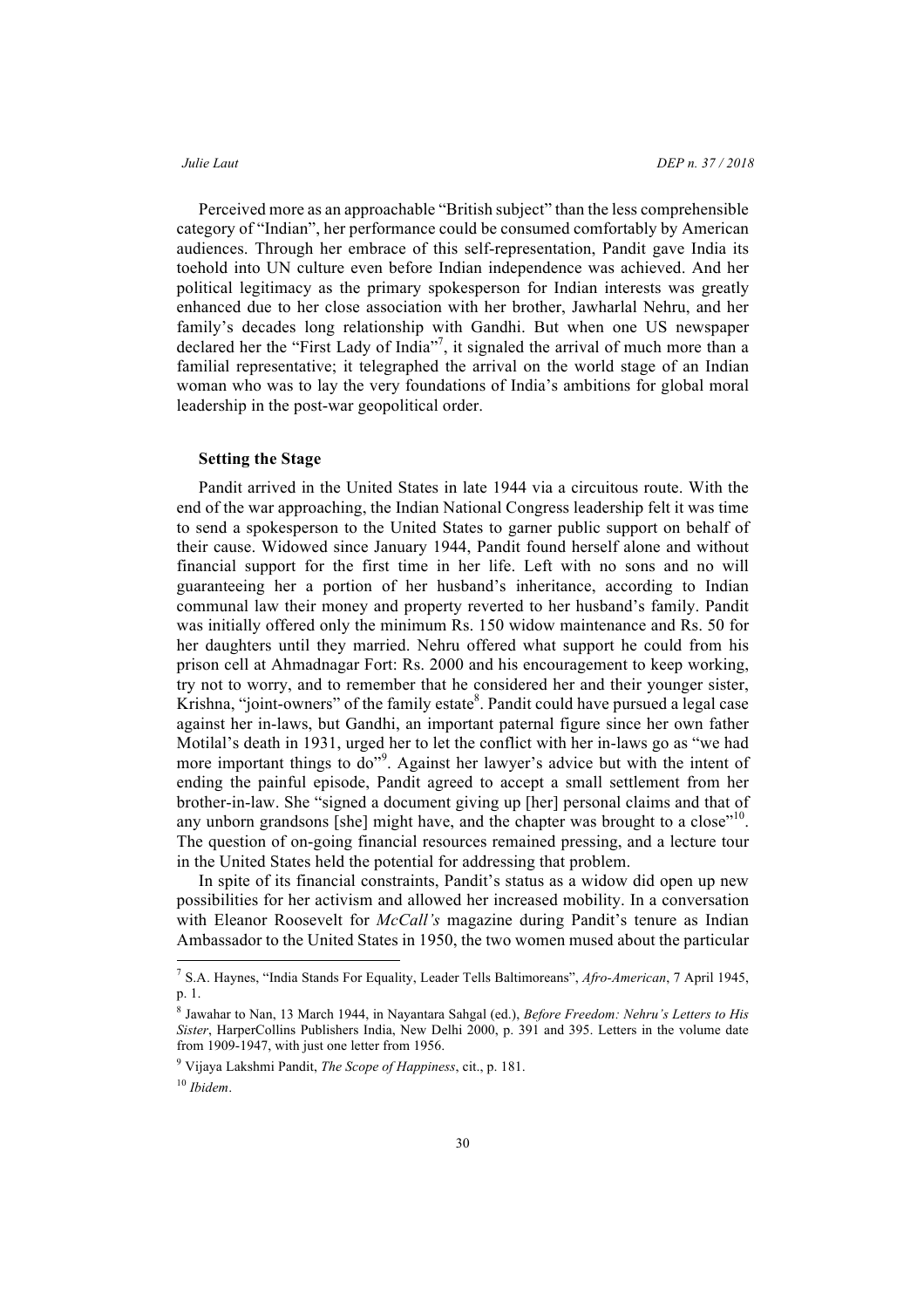pressures placed on female diplomats. Responsibilities were two-fold for a woman who was expected to play the roles of both Ambassador and Ambassador's wife, demands that Pandit said caused physical and emotional strain. She acknowledged that despite its added pressures, widowhood had made her international diplomacy possible. While Minister of Health of the United Provinces from 1937-1939 (the first Indian woman to hold such a position), Pandit traveled to see her husband every weekend, even when they worked in different cities. But if he had been alive, she surmised, she would not have been able to be a diplomat as it would be too awkward for her husband. The timing of her husband's death contributed to the serendipitous timing of her emergence at the United Nations the following year. Married, she would have been less inclined to perform a role that required independent travel abroad; widowed, she was able to become one of the very few women active at the highest levels of international diplomacy in the 1940s and 1950s.

Given these circumstances, when Gandhi, out of prison since June 1944, and Sapru, President of the Indian Council for World Affairs, approached Pandit to speak on behalf of India in the United States, she was free to go. The only hurdle remaining was governmental permission to travel. As part of continued imperial control and surveillance of Congress leaders, the British had confiscated her passport and seemed unlikely to reissue it in the foreseeable future. Ultimately, she found a way around British restrictions on her mobility and entered the United States without a passport. In her memoirs Pandit describes Edith Pao, the American wife of the Chinese Consul General in Calcutta, inviting her to attend a consulate dinner for the American Air Force. There, Pandit was introduced to the chief of the Allied Air Command in the Eastern region. With approval from US Undersecretary of State Sumner Welles, she boarded a US army plane in December 1944, US visa in hand. The British, highly concerned about the impact of Indian propagandists in America, nevertheless were unable to prevent Pandit's entry into the United States. If the American government provided permission to enter the country, the best the British could do was track her movements and send their own counter-propagandists to lessen her impact $11$ .

After Christmas holidays spent with her daughters, Pandit left for the Pacific Relations Conference (PCR) in Virginia, one of five Indian delegates attending as non-voting observers. She attended lectures and meetings and had the opportunity to mingle with other delegates from all over the world. As she would do throughout her travels, Pandit wrote to her brother about her experiences. In February, Nehru responded to her letter about the conference and shared his insights about these types of international meetings. Pandit having apparently expressed frustration with the lack of definitive action at the conference, he conceded, "You are perfectly right in saying that these conferences do not decide anything important or solve any of the

<sup>&</sup>lt;sup>11</sup> Pandit was also monitored throughout her trip. For example, someone who attended one of Pandit's debates forwarded a letter to the Foreign Office describing how the debate "quickly developed into a discussion on whether England should give up India" (Marika Sherwood, *India at the Founding of the United Nations*, in "International Studies", 33, 4, 1996, p. 412. And in one letter Nehru mentions Amarnath Jha being sent by the Indian Government to the United States "to put their side as unofficially and gently…as possible" in a letter to Pandit (Jawahar to Nan darling, 20 March 1945, in Nayantara Sahgal (ed.), *Before Freedom*, cit., p. 465).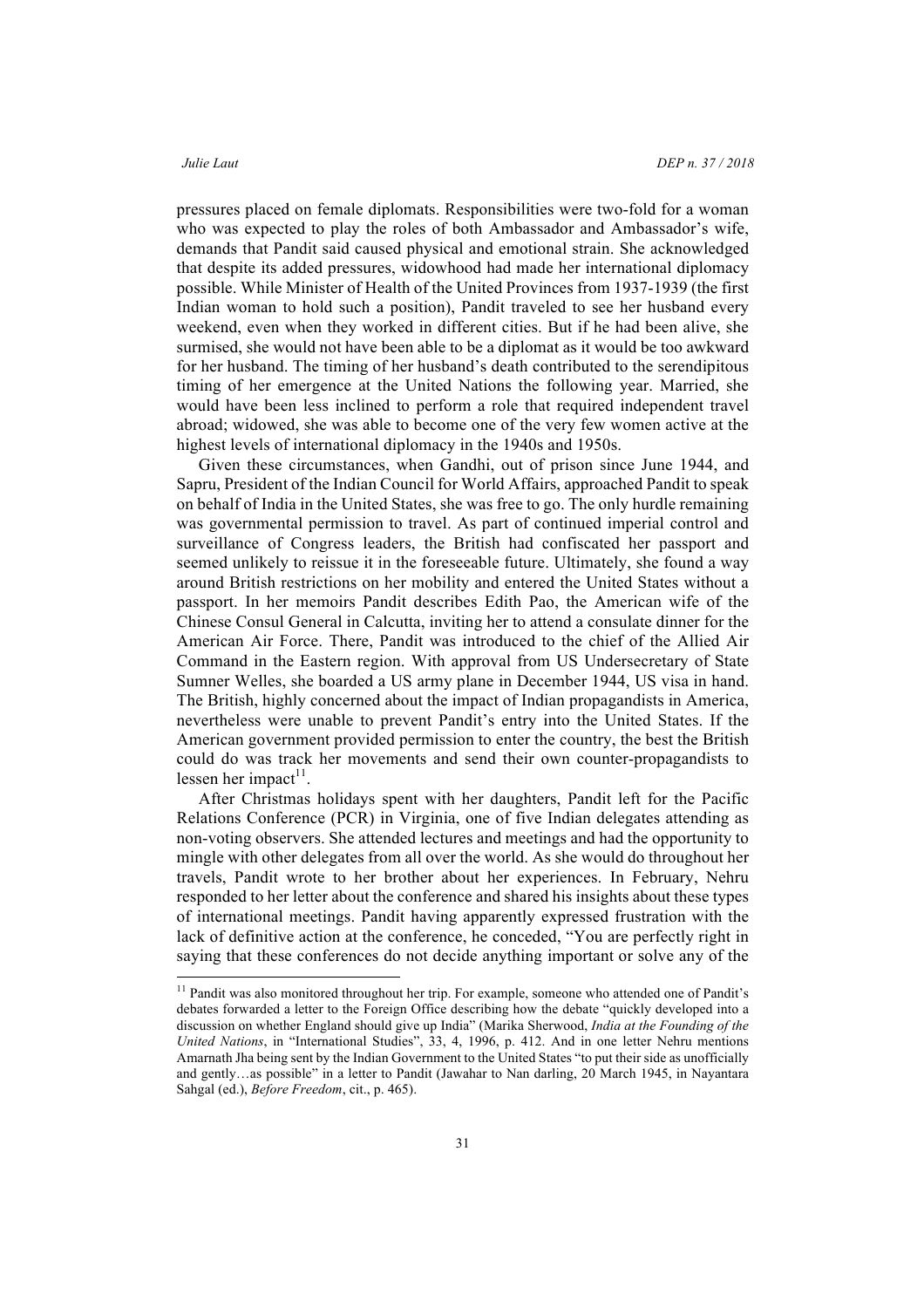world's problems"<sup>12</sup>. Yet the conference was by no means a waste of Pandit's energies. It was during the PCR that she began to attract the media attention that would become ubiquitous in the coming months and years. According to one biographer, her few opportunities to talk in Virginia gained "favorable news releases, which created interest in the woman from India<sup>713</sup>. And a *Washington Post* columnist predicted that the "brilliant, colorful Mrs. Vijaya Lakshmi Pandit" was certain to be "spotlighted"<sup>14</sup>. Even before the main event started in San Francisco, she had begun to make an impression on observers, one that would propel her into international diplomatic celebrity in service to the Indian nationalist cause.

Word of Pandit's successes reached Nehru in prison half a world away via news reports, friends' updates, and the much-delayed letters she wrote to him throughout her journeys. The letters Nehru wrote to her in this period provide a glimpse into how he viewed her experiences as a training ground for future endeavors. Writing from Ahmadnagar Fort (Maharashtra) and later Bareilly Jail (Uttar Pradesh), government censors constrained Nehru's ability to be explicit about political issues. International mail delivery was also highly unpredictable; letters often were months in transit. As a result, Pandit would not have received her brother's letters in time to act immediately on his advice. Nevertheless, the letters demonstrate Nehru's recognition of Pandit's growing effectiveness on the global stage. In a letter dated late January 1945, he wrote he had been following her travels in press accounts and had "no doubt" she would improve the "minds and outlooks" of the American people on the Indian issue. On a more personal note, he also hoped the experience would help Pandit grow in confidence and develop new "ideas and energy" for the work ahead<sup>15</sup>. In a letter from February, he mentioned that cables containing brief extracts of her statements had "rather upset the composure of people in New Delhi and Whitehall," a testament to the wide circulation of her anticolonial critiques<sup>16</sup>. An early April letter conveyed Nehru's pleasure at that Pandit was "making good and impressing people" and that she seemed to be "finding" herself:

You are growing in mind, in outlook, in self-assurance, and in a friendly and favourable atmosphere your capacities are developing. One must of course have ability and capacity but almost equally important is the chance and opportunity to develop them… Keep growing and learning, flexible in mind and body, and yet always with that hard steel-like something which tempers us and keeps us straight and anchored, and gives us a sense of real values $17$ .

Even before Pandit made her most lasting impression at the UNCIO in San Francisco, her talent at speaking effectively on behalf of the Indian cause to audiences outside the subcontinent had become apparent.

 <sup>12</sup> Jawahar to Nan, 27 February 1945, in Nayantara Sahgal (ed.), *Before Freedom*, cit., p. 454.

<sup>&</sup>lt;sup>13</sup> Anne Guthrie, *Madame Ambassador: The Life of Vijaya Lakshmi Pandit*, Harcourt, Brace, and World, Inc., New York 1962, p. 120.

<sup>14</sup> Genevieve Reynolds, "Berge Denounces Cartels", *Washington Post*, 19 January 1945, p. 12.

<sup>15</sup> Jawahar to Darling Nan, 31 January 1945, in Nayantara Sahgal (ed.), *Before Freedom*, cit., p. 445.

<sup>16</sup> Jawahar to Darling Nan, 27 February 1945, in Nayantara Sahgal (ed.), *Before Freedom*, cit., p. 456.

<sup>17</sup> Jawahar to Darling Nan, 10 April 1945, in Nayantara Sahgal (ed.), *Before Freedom*, cit., pp. 469- 470.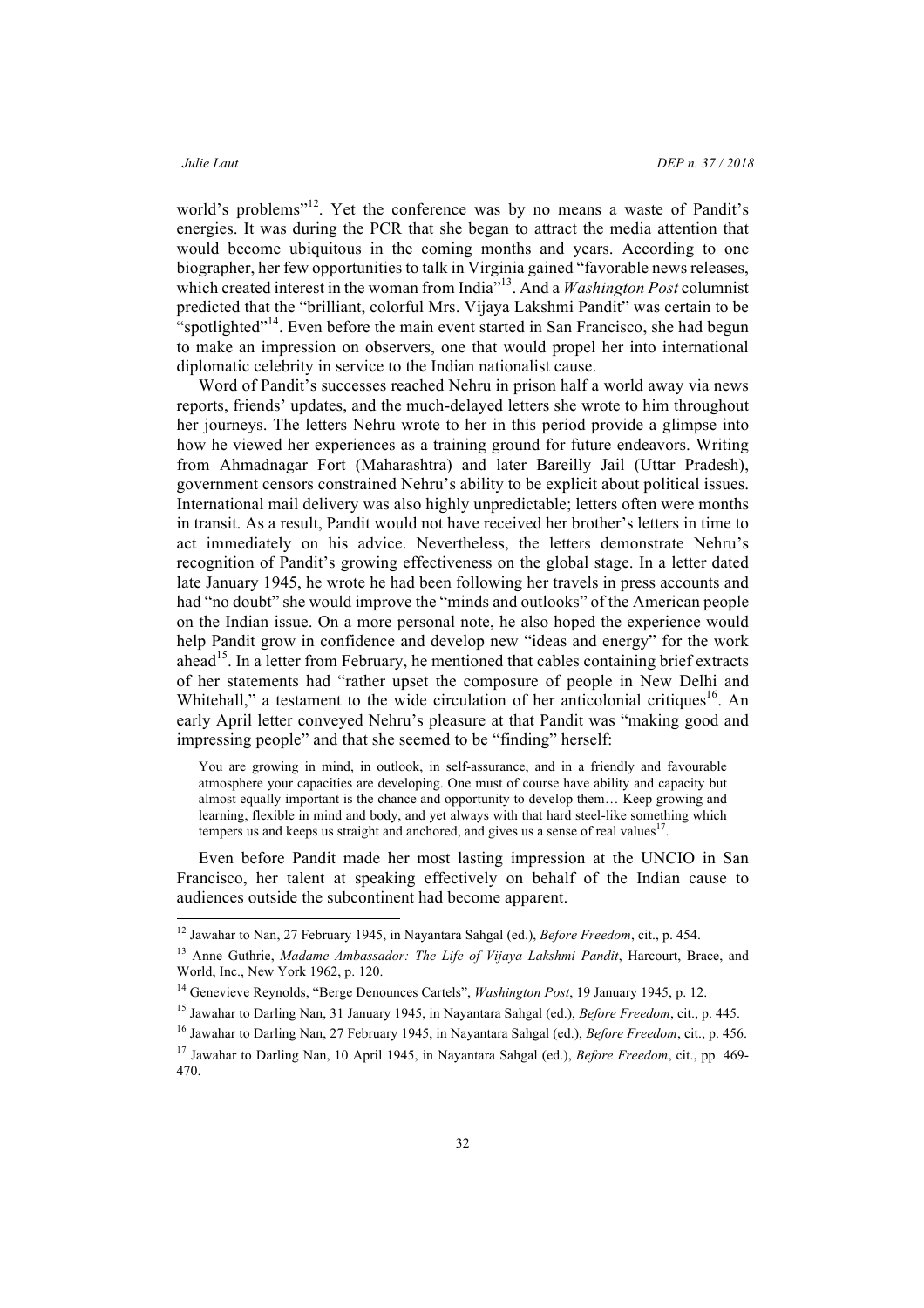## **Global 1945**

Physically distant yet inextricably linked to the bloody battlefields of the Second World War, San Francisco became an unlikely location of diplomatic import when delegates from fifty countries met to debate the structure of the proposed United Nations in late April 1945. Newspapers in the previous months had been filled with momentous stories drawing readers' attention to happenings in locations across the globe embroiled in the war. The Allies had won the Battle of the Bulge, firebombed Dresden and Tokyo, and freed Manila from Japanese occupation. Franklin Delano Roosevelt died just weeks after being sworn in for an unprecedented third term, leaving the untested Harry S. Truman to lead the emerging superpower. As battles continued on numerous fronts in Asia, Europe, and the Pacific that spring, concentration camps including Buchenwald, Bergen-Belsen, and Flossenbürg were liberated, revealing the horror of genocide perpetrated by Germany. The war had been long and grueling, and it had affected a large portion of the world's population.

At the same time, governments and leaders were developing a forward-looking vision for the postwar world. In February 1945, the United States, the Soviet Union, and Great Britain had walked away from the Yalta Conference with a signed agreement on the reorganization of postwar Europe. The Arab League formed in Cairo in March, creating an important regional political power. Now, San Francisco had been selected as the location for the United Nations Conference on International Organization and invitations were sent to founding member states to convene at the end of April<sup>18</sup>. With the reality of gruesome warfare and massive civilian casualties in the sixth year of this global war as its backdrop, diplomats converged on the City by the Bay. A second world war in a generation was ending and an international organization was being built, in the words of President Truman at the opening session, to "provide the machinery which will make future peace not only possible but certain"<sup>19</sup>.

At the center of power in San Francisco were those delegations representing the Big Four – China, Great Britain, the Soviet Union, and the United States – with the reality of a bipolar power struggle emerging between the latter two increasingly obvious. The document presented to member states for their consideration had been hashed out amongst these powers during the Dumbarton Oaks talks (August 21-

<sup>&</sup>lt;sup>18</sup> It was a given the United States would host the conference for several reasons: Roosevelt's passion for the organization, the lack of active warfare in the country, and the fact that the US government offered to pay all costs save the delegates' personal expenses. San Francisco was chosen because of a dream US Secretary of State Edward Stettinius had during the Yalta Conference. See: Stephen C. Schlesinger, *Act of Creation*. *The Founding of the United Nations*, Westview Press, Boulder, 2003, pp. 111-112 and 61.

<sup>19</sup> "Address by President Harry S. Truman", 25 April 1945, *The United States and the Peace*, Part II: *Verbatim Record of the Plenary Sessions of the United Nations Organization on International Organization, San Francisco, April-June 1945*, The United States News, Washington, D.C, n.d., p. 29- A.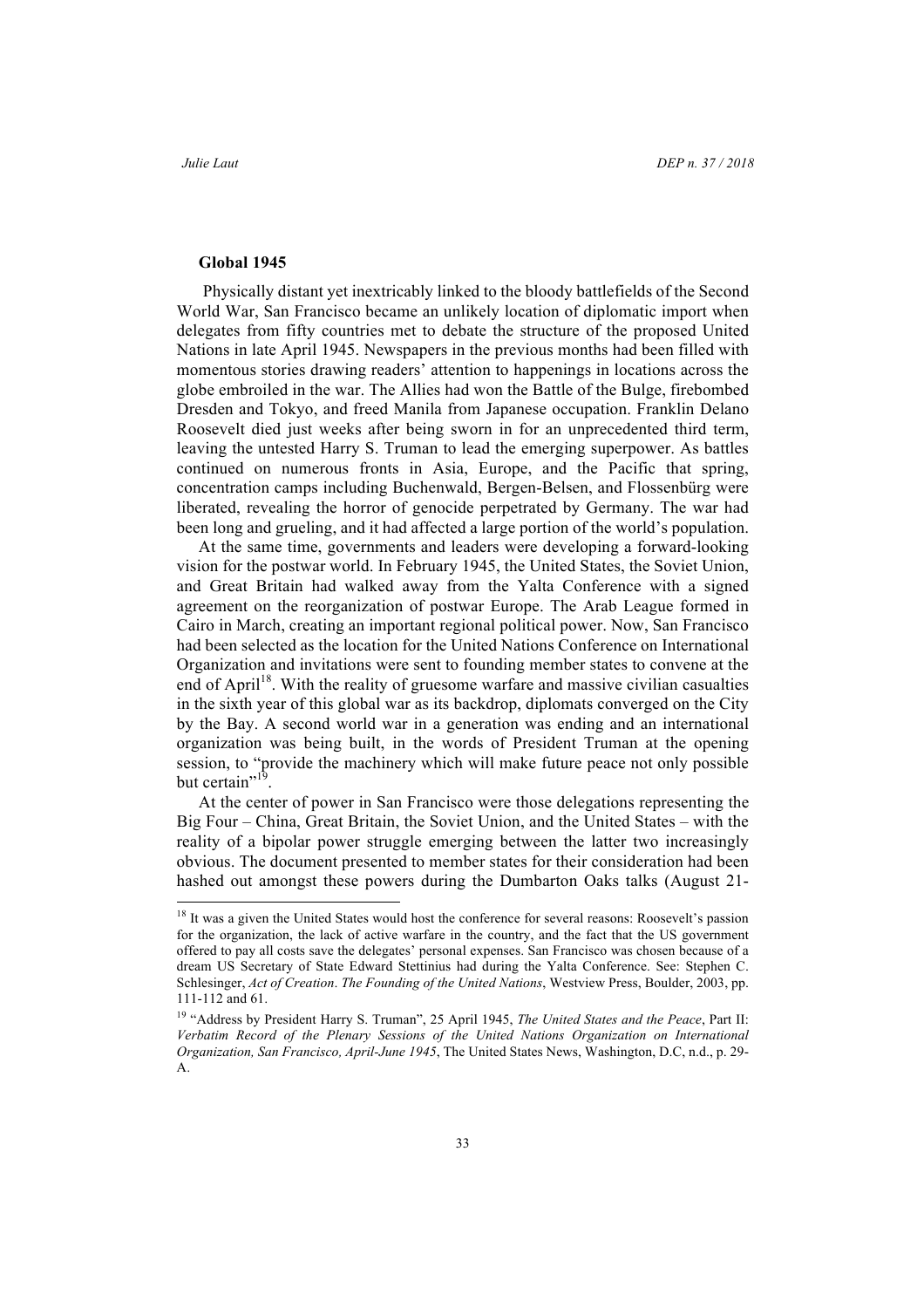October 7, 1944)<sup>20</sup>. Invited delegations from the other founding nations were allowed to put forward, debate, and vote on amendments to the Dumbarton Oaks proposals. Unsurprisingly, the draft Charter reflected the contradictions of an organization guided by powerful governments seeking to protect their own sovereignty while simultaneously extending new powers to an international organization. A prime example of this tension was the belief expressed by many smaller member states that the power of the veto at the Security Council was a "defect" written into the draft Charter<sup>21</sup>. With deference to the greater responsibility for the war and the enormous power held by the Big Four, the other member states nonetheless resented the veto and hoped for a larger, more inclusive Security Council with regional representation 22. Time would prove their fears well-founded: the insistence on the part of the Big Four as well as France to maintain the veto in the Charter contributed directly to frequent deadlock at the Council throughout the Cold War years<sup>23</sup>.

Though the fight over the veto was among the most heated of the conference, the delegates faced many more disputes over the organization of the UN Charter. The smaller countries submitted thousands of revisions to the Dumbarton Oaks proposal, and the Big Four put forward more than 20 joint amendments of their own. In order to address these questions, the conference was divided into four major commissions, each with several sub-commissions tasked to discuss sections of the draft plan and any relevant amendments. The commissions met for six weeks, working longer and longer hours as the end of the conference neared. The official Indian delegation submitted no substantive amendments, but it was honored with the selection of Sir Arcot Ramaswamy Mudaliar (1887-1976), a lawyer and politician from southern India, to serve as the first chair of the Economic and Social Council committee. Debate over major issues was vigorous, including over the status of regional organizations, the establishment of permanent members on the Security Council, and the scope of the Economic and Social Council. But the deck was stacked against smaller countries in more ways than one. Primarily, the Big Four had veto power over any amendment. While they were willing to negotiate behind the scenes and make some compromises, they would not allow their power to be undermined considerably. Also, in Stephen C. Schlesinger's assessment, most of the smaller

<sup>&</sup>lt;sup>20</sup> "The United Nations Dumbarton Oaks Proposals for a General International Organization (For the Use of the Delegates)", Doc. I, G/1, May 17, 1945, *United Nations Conference on International Organization, San Francisco 1945*, Documents 1-2, Part 1 (1945). See also Robert C. Hilderbrand, *Dumbarton Oaks: The Origins of the United Nations and the Search for Postwar Security*, University of North Carolina Press, Chapel Hill 1990.

<sup>21</sup> "Address by Alberto Lleras Camargo, Chairman, the Colombian Delegation", *The United States and the Peace*, Part II: *Verbatim Record of the Plenary Sessions of the United Nations Organization on International Organization, San Francisco, April-June 1945*, The United States News, Washington, D.C n.d., p. 42. Delegates from other South American countries, Australia, Egypt, and others also raised concerns about the veto in their plenary remarks.

<sup>22</sup> On the battle over the veto, see Stephen Schlesinger, *Act of Creation* cit., pp. 193-225.

<sup>&</sup>lt;sup>23</sup> Since 1989, the Security Council has made on average one decision per week, a drastic improvement over roughly one decision per month in the first four decades of its existence (Peter Wallensteen and Patrik Johansson, *Security Council Decisions in Perspective*, in David M. Malone (ed.), *The UN Security Council: From the Cold War to the 21st Century*, Lynne Rienner Publishers, Boulder 2004, p. 18.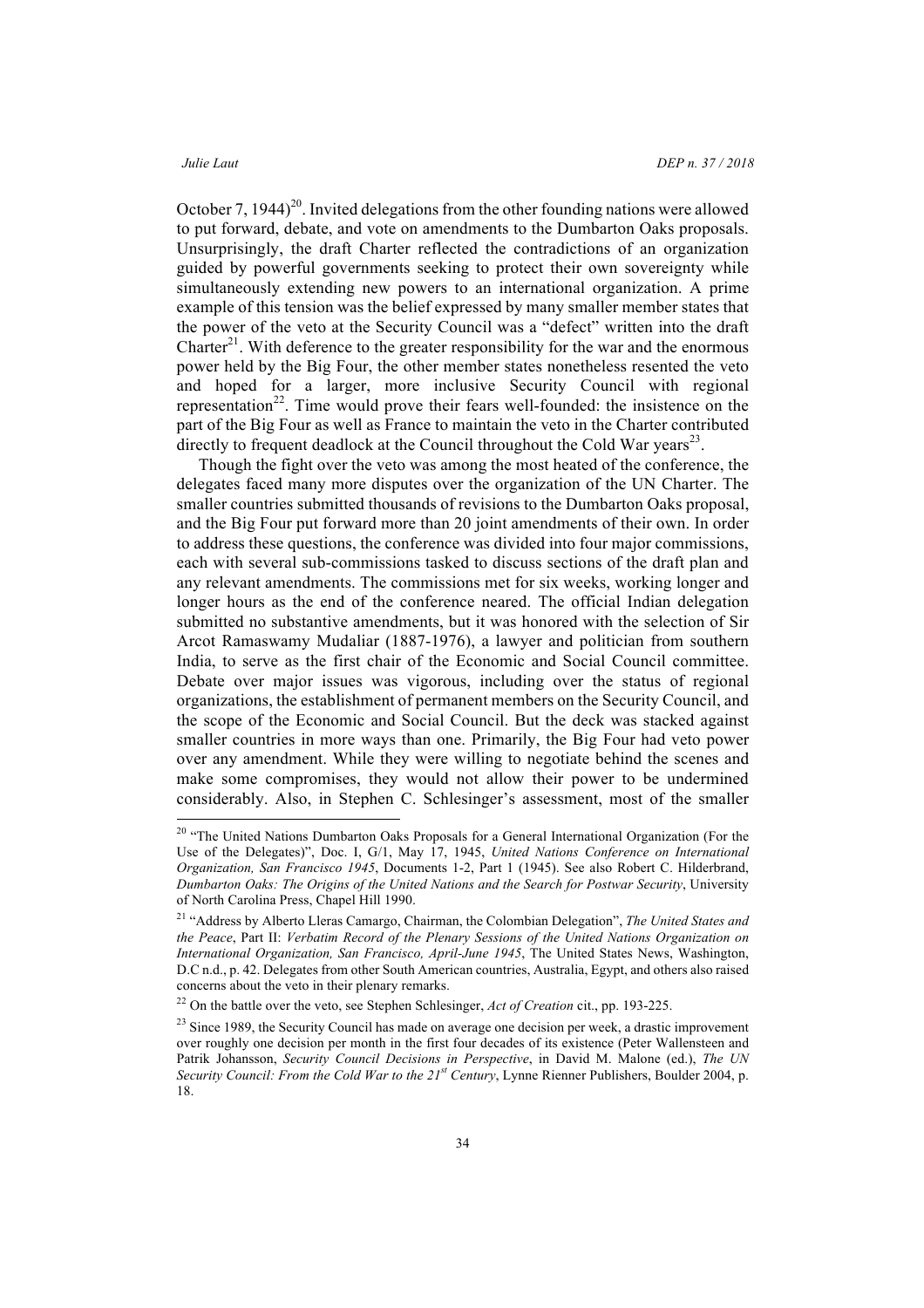nations were "resigned to whittling down the dominance of the big nations, but not driving them out of the organization". A compromised system outweighed the spectre of no organization at  $all<sup>24</sup>$ .

Many observers representing a wide variety of interest groups roamed the meeting halls at the UNCIO. Their hope: to impact decisions on specific issues. These individuals and organizations without official representation in the conference halls hoped to wield some influence on the direction of the postwar world order even in the face of great power dominance. British journalist Alistair Cooke described the various groups as "unpopular crusaders for small nations and lost causes, drilling away underneath the official whirl in the hope of deepening the foundations of the peace". These included the Serbian Orthodox church in Yugoslavia, spokesmen for the Armenian question, the American League for a Free Palestine, and Friends of Republican Spain25. Near the end of the conference the *Christian Science Monitor* noted that those such as the Venezuelans calling for the repudiation of Spain's Franco, whether "Ill-timed or right-timed…have made it clear that multitudes are seeking a peace based on moral considerations<sup>"26</sup>. Emerging from within the political landscape of the United States, the NAACP also asked for a seat at the table during the San Francisco conference. The US government ultimately granted access to the NAACP along with 41 other interest groups, inevitably diminishing the influence of any one organization when so many were allowed to attend. As private citizens these representatives could observe and lobby from inside the meeting halls, but in reality they had little to no influence on negotiations $2^7$ .

These events in San Francisco echoed a similar phenomenon at the formation of the League of Nations in 1919 when activists from across the globe had gathered in Paris to speak out against racial and colonial oppression and create a "new order" as the world emerged from the First World  $\widehat{War}^{28}$ . The question of racial equality became a highly contested issue as a result. Those "seeking to combat racial discrimination in the world needed a powerful and officially recognized voice at the peace conference itself", and so they looked to the Japanese delegation<sup>29</sup>. These men had received instructions from the Japanese government to make clear that cooperation with the League would be predicated on the inclusion of a racial equality

<sup>29</sup> Paul Gordon Lauren, *Power and Prejudice,* cit., p. 79.

 <sup>24</sup> Stephen Schlesinger, *Act of Creation* cit., p. 172.

<sup>25</sup> Alistair Cooke, "Big News and Little News: Contrasts at San Francisco," *Manchester Guardian*, 29 May 1945, p. 4.

<sup>26</sup> "Peace and Justice Sought for Minorities", *Christian Science Monitor*, 12 June 1945, 9.

<sup>27</sup> See Carol Anderson*, Eyes Off the Prize: The United Nations and the African American Struggle for Human Rights, 1944-1955*, Cambridge University Press, New York 2003, pp. 50-51.

<sup>&</sup>lt;sup>28</sup> Both the US and the British attempted to restrict the mobility of activists suspected to stir the waters in Paris. See Paul Gordon Lauren, *Power and Prejudice: The Politics and Diplomacy of Racial Discrimination*, Westview Press, Boulder 1988, p. 77; Erez Manela, *The Wilsonian Moment: Self-Determination and the International Origins of Anticolonial Nationalism*, Oxford University Press, New York 2007, pp. 59-60; and David Levering Lewis, *W.E.B. Du Bois: Biography of a Race, 1868- 1919*, Henry Holt and Company, New York 1993, p. 567.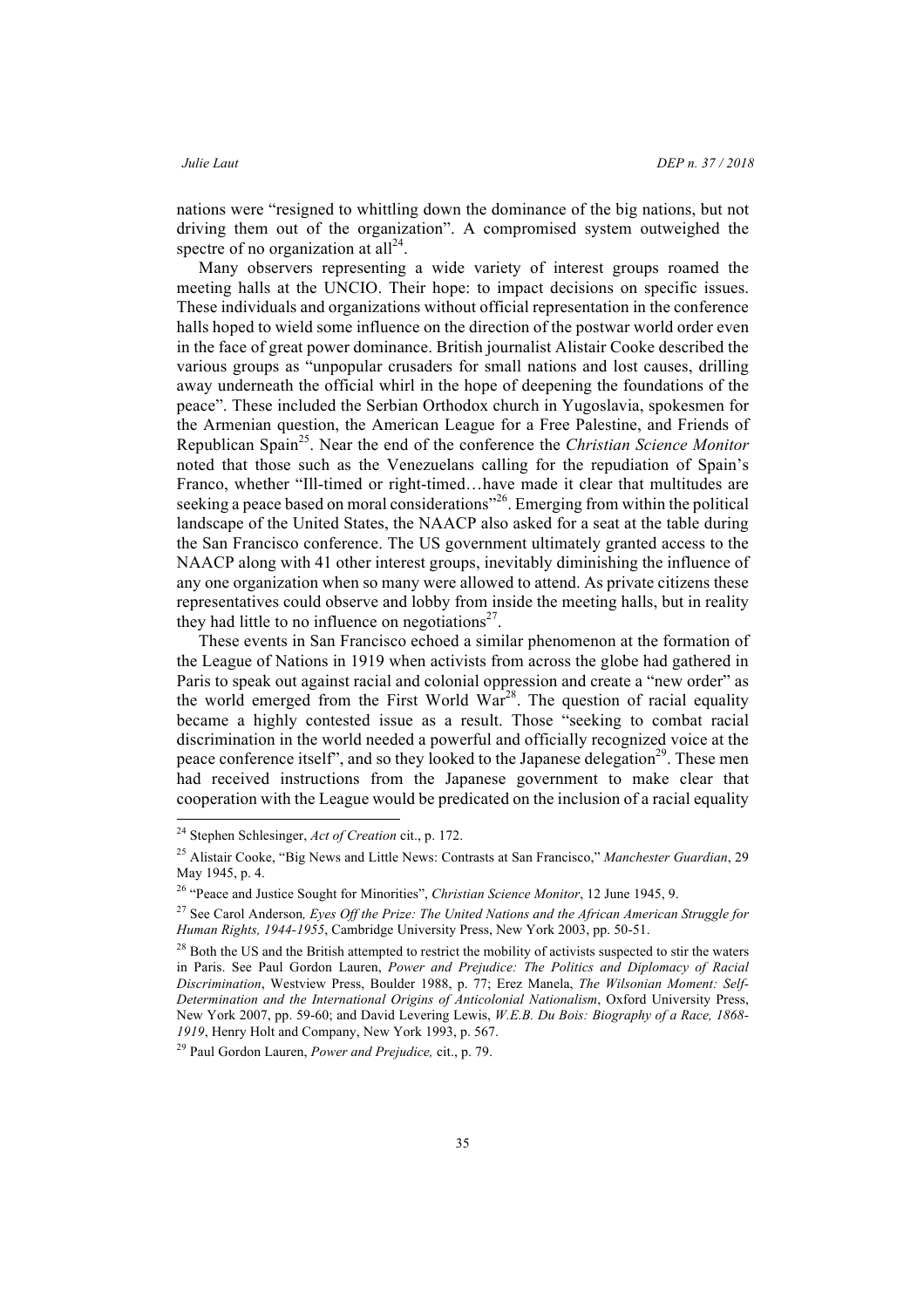clause in the covenant<sup>30</sup>. When the League of Nations Commission, designated to produce the organization's Covenant, sidestepped the first attempt to include such language, the issue went global, drawing emotional reactions from both inside and outside the meetings<sup>31</sup>. Japan's initially nationalist proposal was transformed into a "universal crusade"<sup>32</sup> as millions around the world hoped for change, including delegates to the Pan-African Congress organized by W.E.B. Du Bois to run parallel to the Paris talks $^{33}$ .

For defenders of white supremacy from North America and the white British settler colonies, even vague language on the subject of equality had been cause for alarm in 1919. The Australian Prime Minister William Hughes put up the most vocal opposition to the Japanese proposal, allowing US President Woodrow Wilson and South Africa's Jan Christiaan Smuts to lay the blame for the language's omission on Hughes' shoulders<sup>34</sup>. Despite intense rounds of diplomatic talks and an "eloquent and moving" final appeal by Japan's Baron Makino, proposed language on racial equality was left out of the final Covenant<sup>35</sup>. In the end, the dominance of white, western male diplomacy in Paris won when the limited structure of the new organization successfully excluded competing interests. The real decisions were not made at the more democratic plenary meetings but "by the leaders of the great powers, who met in an increasingly smaller group as the conference stretched on<sup>356</sup>. Small states could not override the intentions of the League's framers, and in regards to racial equality the great power statesmen were unwilling "to recognize that this issue might be of intense concern to millions of people throughout the world"<sup>37</sup>. Nevertheless, the debates did succeed in producing a "heightened emotional awareness of race" and critiques of imperial power around the globe<sup>38</sup>.

While governments selected their delegations and gave permission to various groups to have insider access in San Francisco in 1945, and news outlets assigned reporters to cover the creation of the UN Charter, activists with a diverse array of

 <sup>30</sup> Marilyn Lake and Henry Reynolds, *Drawing the Global Color Line: White Men's Countries and the International Challenge of Racial Equality*, Cambridge University Press, Cambridge 2008, p. 287; and Naoko Shimazu, *Japan, Race, and Equality: The Racial Equality Proposal of 1919*, Routledge, New York 1998, pp. 16-17.

<sup>31</sup> Paul Gordon Lauren, *Power and Prejudice,* cit., p. 95.

<sup>32</sup> Marilyn Lake and Henry Reynolds, *Drawing the Global Color Line* cit., p. 287.

<sup>33</sup> *Memorandum to M. Diagne and Others on a Pan-African Congress to be Held in Paris in February, 1919*, in "Crisis", 17, 3, 1919, pp. 224-225. For an extended discussion of Japan's complicated motivations for bringing the issue of racial equality to the Commission, see Naoko Shimazu, *Japan, Race, and* Equality, cit., pp. 89-116. On Du Bois and the Pan-African Congress, see David Levering Lewis, *W.E.B. Du Bois*, cit., pp. 561-580.

<sup>&</sup>lt;sup>34</sup> Marilyn Lake and Henry Reynolds, *Drawing the Global Color Line* cit., p. 302; and Goolam Vahed, *Race, Empire, and Citizenship: Sarojini Naidu's 1924 Visit to South Africa*, in "South African Historical Journal", 64, 2, 2012, p. 330. See also Naoko Shimazu, *Japan, Race, and* Equality, cit., pp. 125-136, and 154-157.

<sup>35</sup> Marilyn Lake and Henry Reynolds, *Drawing the Global Color Line* cit., p. 301.

<sup>36</sup> Erez Manela, *The Wilsonian Moment,* cit., p. 57.

<sup>37</sup> Paul Gordon Lauren, *Power and Prejudice*, cit., p. 96.

<sup>38</sup> *Ivi*, p. 102.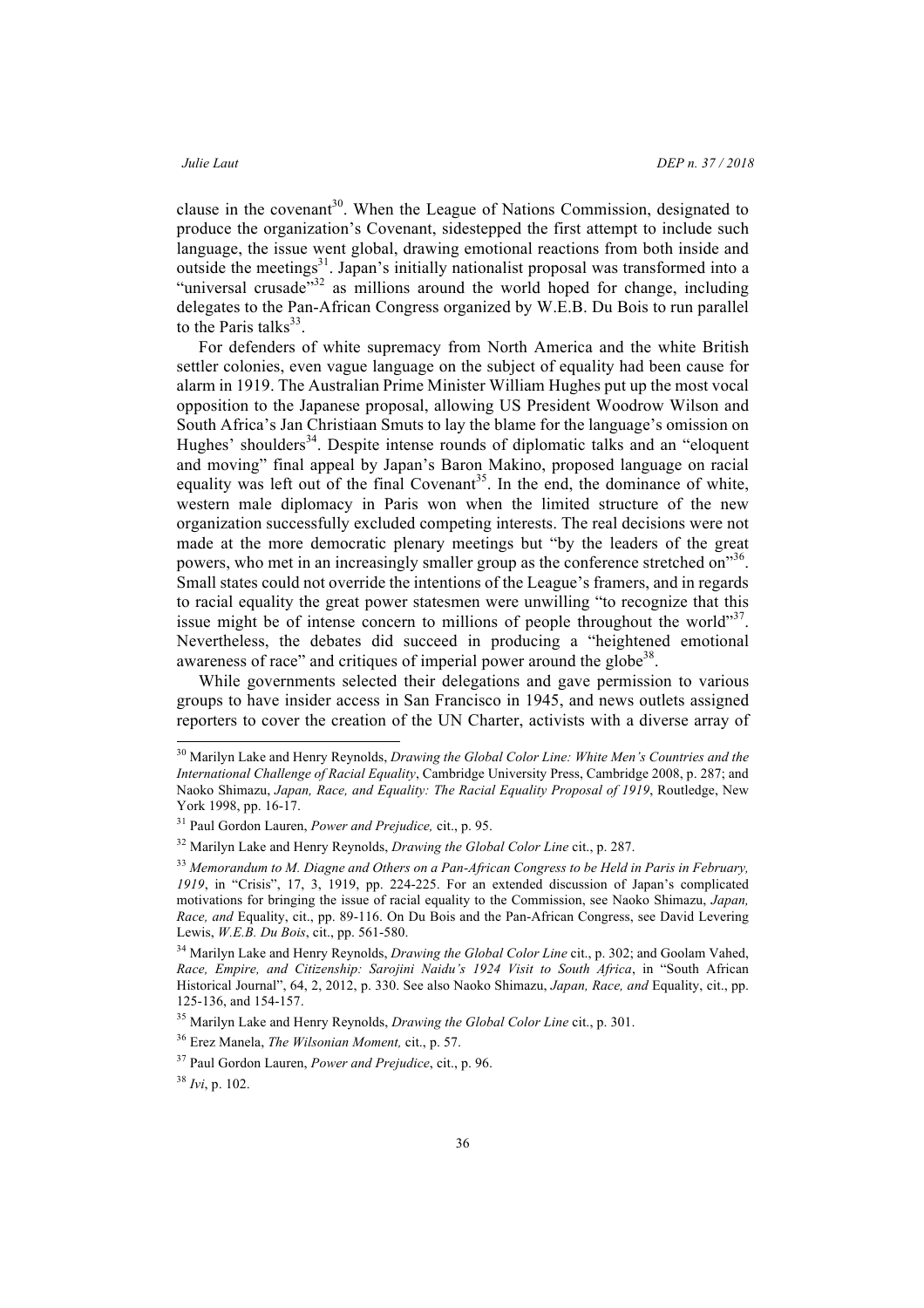political interests also mobilized on the fringes of this new conference. Among these many interest groups were the India League of America and the National Committee for India's Freedom who were lobbying for Indian independence. Together, they selected Pandit to represent their cause. The context for the discussion of race and empire was quite different at the end of the Second World War than it had been in 1919. These issues no longer could be shunted aside so easily by European leaders. Though in the words of Mark Mazower "the UN was designed by, and largely operative as an instrument of, great power politics," the make-up of the new international organization and its rhetoric nevertheless was more inclusive than had been the League of Nations and its Covenant<sup>39</sup>. The colonial nations had made many promises to their dependencies to gain their participation in the war effort; the Allies could not have triumphed without the financial support and enormous influx of soldiers from the colonized world. Furthermore, the principles that emerged from the Atlantic Charter, which formed the basis of the 1942 "Declaration of the United Nations" and then were carried over into the Preamble of the UN Charter, stated a commitment to a postwar world in which nation-states would work together effectively not only to avoid war but also to promote human rights and justice.

The Preamble to the UN Charter was particularly idealistic, committing the new organization to work to preserve international peace and affirming the dignity of all through a commitment to human rights and the promotion of social and economic progress. Born out of the hope for postwar peace as envisioned by geopolitically dominant states, the ideals contained in the Preamble and the Charter formed a space into which millions of colonized and oppressed peoples around the world could place their hopes for a reconfiguration of power in the post war world. These millions sought relief from the imperial power and racial subjugation that the League of Nations had reinscribed. The UN Charter gestured toward these goals, but its effectiveness would have to be put to the test. Questions of racial equality and imperial power were addressed differently in 1945 than they had been in 1919, though without satisfactory outcomes for those looking to the UN as an instigator of real change. The question of colonies and trusteeships had not been on the Dumbarton Oaks agenda. As for human rights, the Big Four "concurred that the most innocuous place to insert language on the subject was in the section on the responsibilities of the Economic and Social Council. The Council would 'promote respect for human rights and fundamental freedoms,' but have no power to enforce them" 40. In San Francisco, Du Bois and the NAACP were successful in getting the United States' delegation to submit proposals on human rights and colonialism, but that delegation did little to get those proposals passed. A human rights commission was established, but was years away from effective intervention. As for the question of imperial power, though the rhetoric espoused the ideal of self-governance and equality of nations, the UN Charter in the end did not include the goal of independence for all. The new Trusteeship Council took over from the League's mandate system as a supervisory system, leaving power once again in the hands of

 <sup>39</sup> Mark Mazower, *No Enchanted Palace: The End of Empires and the Ideological Origins of the United Nations*, Princeton University Press, Princeton 2009, p. 10.

<sup>40</sup> Carol Anderson*, Eyes Off the Prize*, cit., p. 36.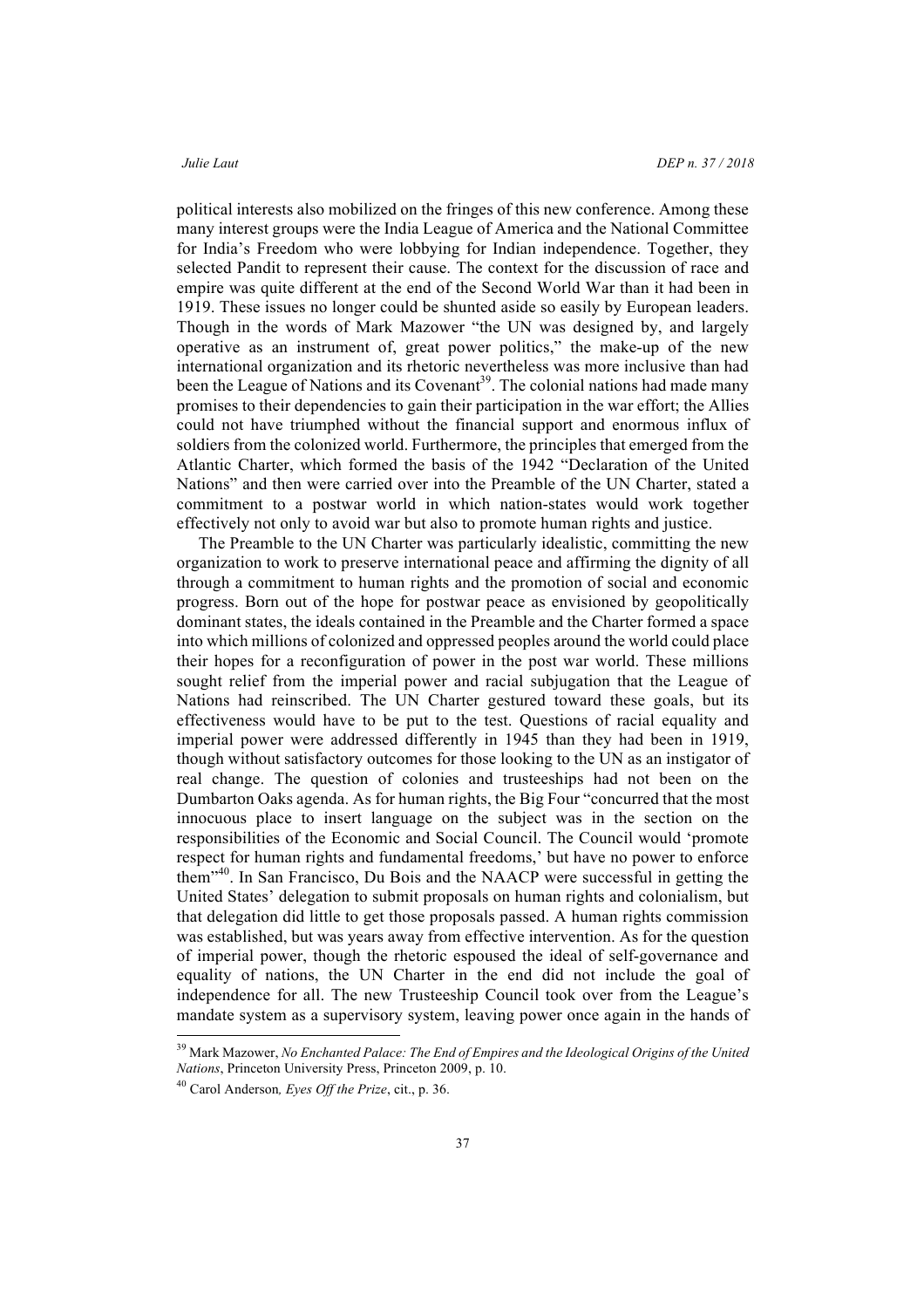the imperial states. As Mazower points out, "European powers were reasserting their control over their colonial possessions in Southeast Asia even as the San Francisco conference met, and American anticolonial rhetoric dwindled as the war came to a close and the importance of good transatlantic relations with major West European powers," especially Great Britain and France, "became obvious in Washington"<sup>41</sup>.

Anticolonial activists inside and outside the meeting halls were dissatisfied with the continued dominance of imperial powers, garnering Vijaya Lakshmi Pandit and her arguments on behalf of the Indian question even broader interest and support. The stage at San Francisco could not have been better set for Pandit's introduction to world diplomacy. April 1945 was a liminal moment in both world history and in the history of South Asia. Much remained unsettled on both fronts, and yet the basic outlines of the future were becoming increasingly clear: Germany's defeat was imminent and important gains were being made on the Asian-Pacific front. In India, much of the Congress leadership remained imprisoned, but the devolution of imperial control was clearly on the horizon. Nehru was released from prison in June, and he immediately set about negotiating the terms of British withdrawal. The same combination of uncertainty and hope contained in Indian nationalist's desires also infused the UN Charter conference. By making parallels between the UN's goals and India's desire for freedom, Pandit would draw on the emotional center of this threshold moment to gain support and attention from a wide array of observers.

### **The "Acid Test" of the UN Charter**

Underpinning Pandit's message at San Francisco was the assertion that India represented "the pivot of the whole system of imperialism and colonialism." How India's fate was addressed at this moment, she argued, was to be "an acid test" of the principles of the United Nations, "and the continued denial of India's freedom by Britain [would be] a negation of those principles and of the sacrifices that have been made" to win the war<sup>42</sup>. Pandit's words echoed a statement Gandhi made to the press in the days leading up to the conference: "The freedom of India will demonstrate to all the exploited races of the earth that their freedom is very near and that in no case will they henceforth be exploited"<sup>43</sup>. This theme linking India's freedom to the ideals of the United Nations would become a common one throughout Pandit's tenure at the UN in the coming years. But in 1945, it clashed with the goals of the official British Indian delegation, the members of which also hoped to gain Indian independence eventually, but were willing to cooperate in San Francisco on the creation of the Charter without reference to specific colonies at that time.

Pandit's highly visible presence outside the meeting halls of at the San Francisco conference disrupted the script envisioned by the British and the official Indian

 <sup>41</sup> Mark Mazower, *No Enchanted Palace*, cit., p. 150.

<sup>42</sup> William Moore, "Challenger: Indian Woman Twists the Tail of British Lion", *Chicago Tribune*, 27 April 1945, p. 6; "Leaders Speak for Colored Peoples: Colonial Hopes Soaring Upward as the Result", *Atlanta Daily World*, 3 May 1945, p.1; P.L. Prattis, "Mme. Pandit Makes Stirring Plea for Freedom of India at San Francisco", *Pittsburgh Courier*, 5 May 1945, p. 5.

<sup>43</sup> "Gandhi Disowns Parley Delegates", *New York Times*, 18 April 1945, p. 15.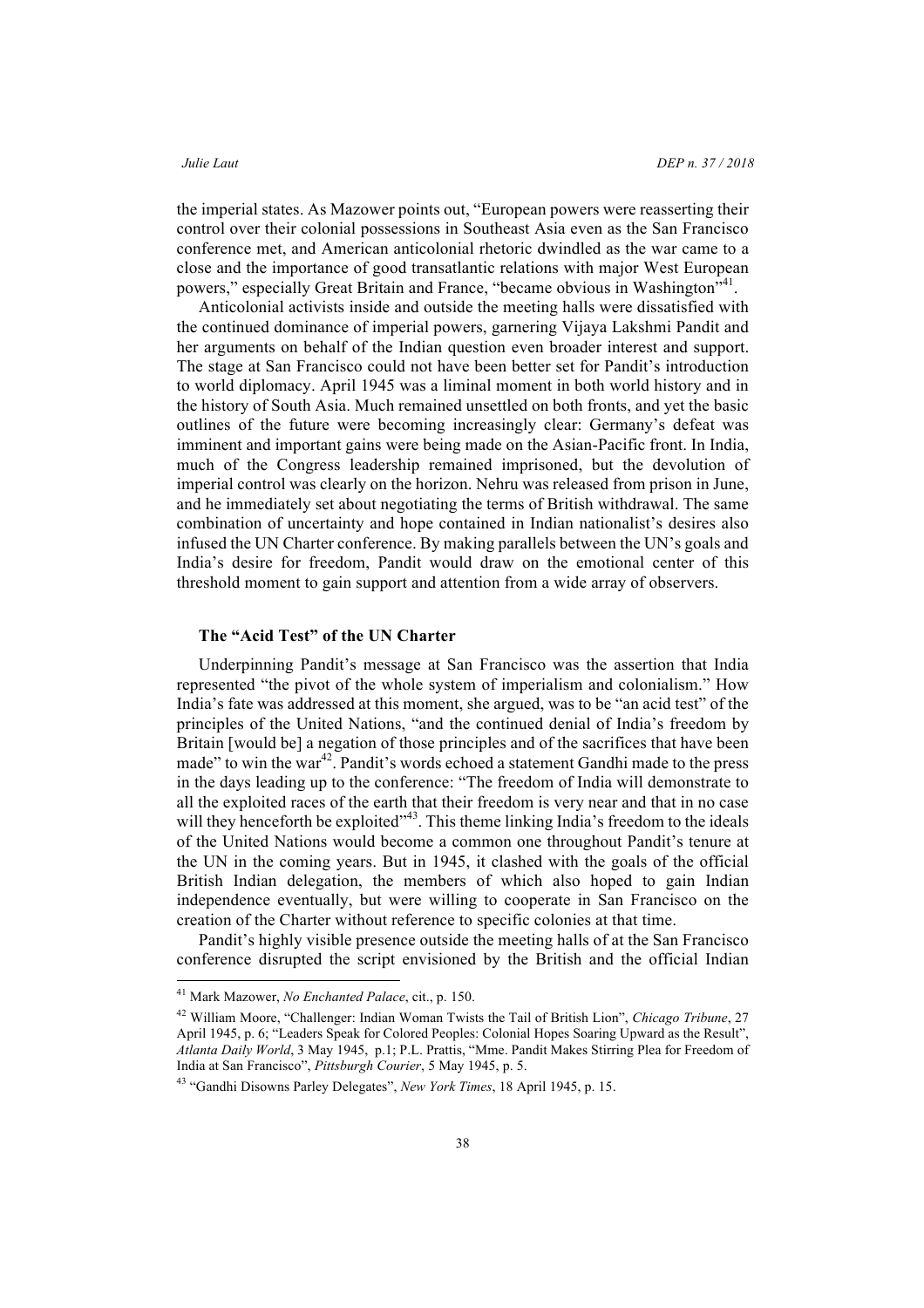delegation. As had happened at the League of Nations, India's official representatives to the UN Charter conference were not affiliated with either the All-Indian National Congress or the Muslim League, the two most prominent Indian nationalist organizations. The British instead selected delegates who were sympathetic to continued colonial involvement in the subcontinent: three knighted Indian men with long histories of cooperation with the metropolitan and colonial governments. Sir V. T. Krishnamachari (1881-1964) was almost twenty years senior to Pandit. He had been the Diwan (finance minister) of the Indian princely state of Baroda throughout the inter-war period and had served as an Indian delegate to a number of bodies including the League of Nations and several Round Table Conferences. Sir Arcot Ramaswamy Mudaliar had been a prominent leader of the nationalist Justice Party (est. 1916), which had it roots in the organized efforts to curtail the dominance of the Hindu Brahmin caste in social, religious, and political spheres beginning in the nineteenth century<sup>44</sup>. Mudaliar most recently had served as one of two Indians appointed to Winston Churchill's War Cabinet and would go on to represent India at the UN after independence alongside Pandit. Sir Malik Firoz Khan Noon (1893-1970), the youngest of the three representatives, was born in Lahore and educated at  $Oxford<sup>45</sup>$ . Noon was the High Commissioner to the United Kingdom from 1936 to 1941, and then became first Indian to hold the defense portfolio on the British Viceroy's Council  $(1942-45)^{46}$ .

These three men, accomplished though they were, represented a stark contrast to Pandit's youthful appearance and more radical speech. Had it been up to the British government, no Indian nationalists or Indian journalists would have been allowed to attend the Charter conference to challenge the official delegation<sup>47</sup>. The British and Indian governments had collaborated to prevent opponents from reaching San Francisco, a policy that was only partially successful. Pandit was already in the United States when the conference was announced, of course, and she had already proven her effectiveness as a spokesperson for the Indian cause. As a result, the conflict between the official delegation and independence activists could not be prevented, and news of the conference and Pandit's performance did circulate to India.

Congress connections in the United States made Pandit's work more effective. With the support of the India League of America and the Committee for India's Freedom, she was invited to help make the San Francisco conference "India conscious<sup> $148$ </sup>. Due to the inability of other Indian independence activists to leave the subcontinent and the fact that the two main Indian lobby groups in the United States

 <sup>44</sup> Kasinath K. Kavlekar, *Non-Brahmin Movement in Southern India, 1873-1949*, Shivaji University Press, Vidyanagar, Kolhapur 1979, pp. 121-133.

<sup>45</sup> Wolfgang Behn, *Concise Biographical Companion to Index Islamicus: An International Who's Who in Islamic Studies from its Beginnings down to the Twentieth Century, Bio-Bibliographical Supplement to Index Islamicus, 1665-1980*, Volume Three, N-Z, Brill, Boston 2004, p. 33.

<sup>46</sup> *Who Was Who in America with World Notables*, Volume V, 1969-1973, With Index to All Who Was Who Volumes, Marquis Who's Who, Chicago 1973, p. 535.

<sup>&</sup>lt;sup>47</sup> "India Press Gag Implied; Plans for Sending Newsmen to San Francisco Canceled", 16 April 1945, *New York Times*, p. 24.

<sup>48</sup> Marika Sherwood, *India at the Founding of the United Nations*, cit. p. 423.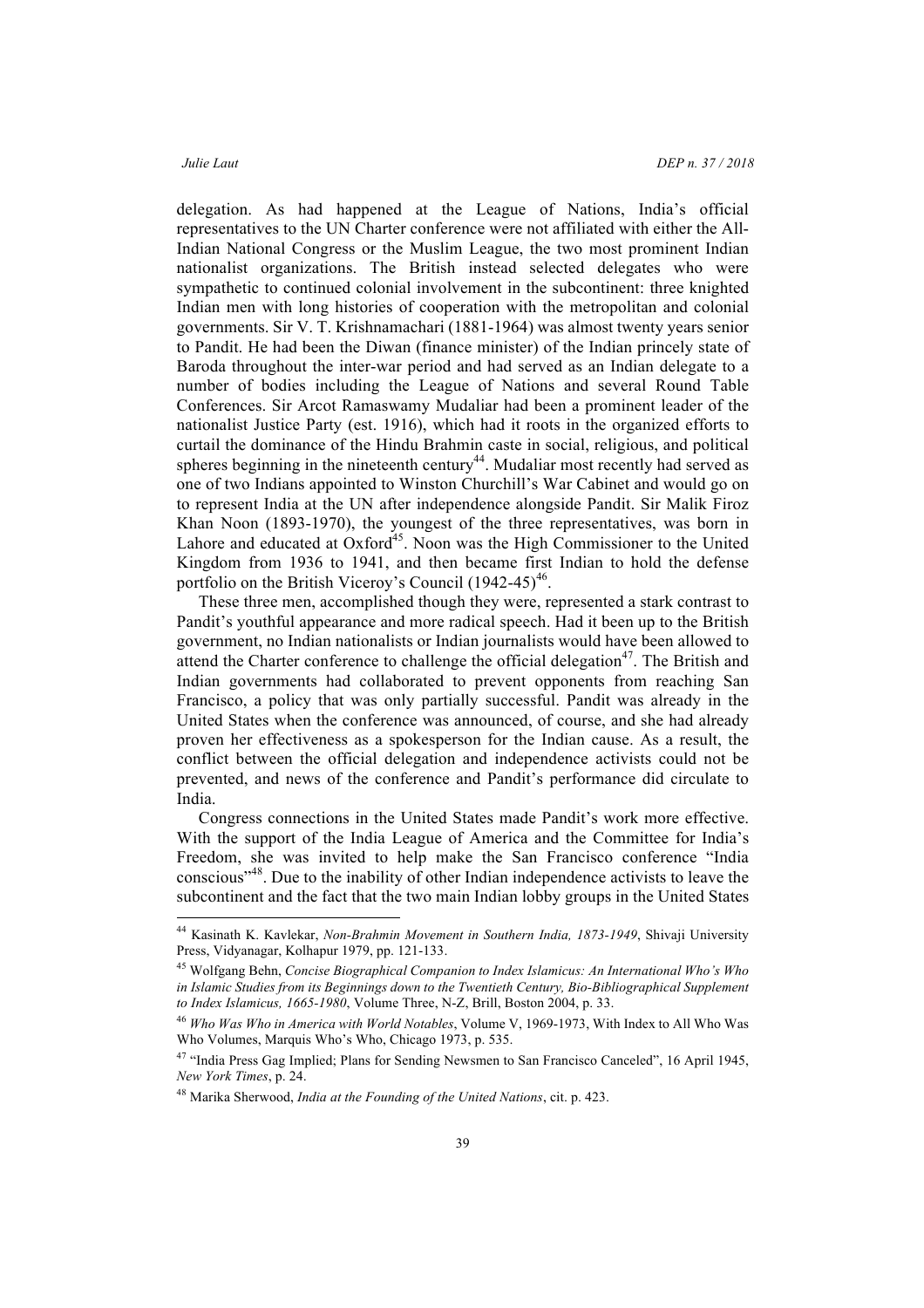had political affiliations with the Gandhian tradition, the All-India National Congress version of Indian nationalism dominated in San Francisco. Pandit's political speech and the printed propaganda released on her behalf claimed Congress was the only legitimate representation of the Indian peoples' desires, and presented Pandit herself as a recognized spokesperson for the party. This nationalist narrative denied the fact that the Congress faced stiff opposition at home from the Muslim League in areas with large Muslim populations and in ongoing negotiations with the British government. Also silenced were the many other organized political organizations (both more radical and more conservative) that did not support the Congress platform, including the right-wing Hindu Mahasabha and the Scheduled Castes Federation representing the Dalit community. Therefore, the coherence of Indian Congress nationalist dominance projected through Pandit's unofficial diplomacy at the San Francisco conference belied a much more tenuous reality on the ground in India.

Three letters to the editor from the *Times of India* in May and June of 1945 outline some of the expressed frustration at the idea of Pandit's representation of the Indian people as a whole given that she had not been elected by any Indian constituency. Ramprakash Roy's letter pointed out that Pandit did not represent the diverse spectrum of political interests organized throughout India such as the Muslim League, the Hindu Mahasabha, the Radical Democratic Party, or the Scheduled Castes' Federation.<sup>49</sup> Other letter writers focused more specifically on the Congress-League power struggle. Mahmud A. Wazifadar argued, "that unless the major question of Congress-League unity is solved once and for all India cannot be represented by any major party or individual"<sup>50</sup>. Another writer quoted "a distinguished Indian publicist" as saying, "If the world Press seeks truth and not mere sensation they will resist the propaganda wiles of this Indian 'nationalist' siren and examine more closely the Muslim charge that the freedom for which the Indian Hindu Congress so loudly clamours is freedom to oppress<sup>"51</sup>. This critique turned the American press's fascination with Pandit as a womanly warrior on its head, depicting her instead as a *femme fatale* who was luring men to a dangerous conclusion with her beauty and charm.

A heckler at Pandit's biggest press conference at the end of April highlights Pandit's inability to remain insulated from the realpolitik of competing Indian nationalisms. Just after she delivered a short statement to an estimated 200 journalists and prepared to answer their questions, "a persistent Muslim" began asking questions, insinuating that Congress had been responsible for "violence and sabotage" during the Quit India movement in 1942. Rather than address the accusation, Pandit asked if the questioner was a journalist. Admitting he was not, he was forced to leave the room<sup>52</sup>. Speculation abounded about how he gained access

 <sup>49</sup> Ramprakash Roy, "Reader's Views: Mrs. Pandit", *Times of India*, 5 June 1945, p. 4.

<sup>50</sup> "Letter to the Editor 1", *Times of India*, 22 May 1945, p. 4.

<sup>51</sup> J.D.J., "Freedom From Fear: To the Editor", *Times of India*, 29 May 1945, p. 4.

<sup>52</sup> "British Policy in India; Mrs. V. Pandit's Criticism", *Times of India*, 28 April 1945, p. 9; William Moore, "Challenger: Indian Woman Twists the Tail of British Lion", *Chicago Tribune*, 27 April 1945, p. 6.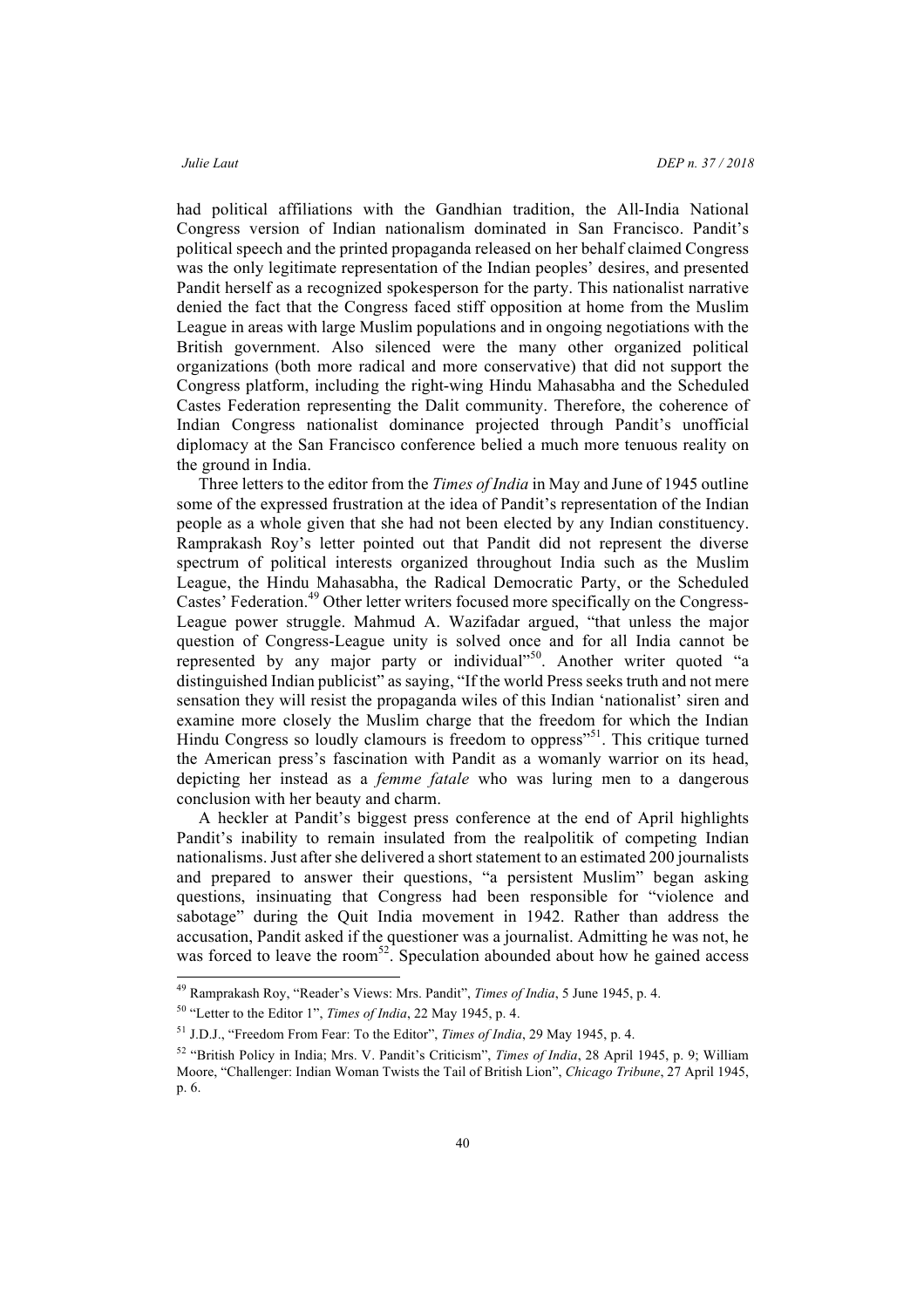to the press conference in the first place. Malik Firoz Khan Noon remembers in his autobiography that this press conference held very high stakes for the Muslim man who asked Pandit the "awkward question". He was in fact a "brave stenographer" for the Indian delegation, and when "he walked out all cameras clicked. No one ever got such publicity as he did". Noon claims that this man's actions were so wellknown and so widely criticized by the Congress Party that the stenographer could not find a job in government after independence and instead attempted to change his identity, opening a store in Connaught Place in Delhi. "When Partition came", Noon writes, he became a victim of communal violence, and "was left for dead from sword wounds. He still carries the mark of a sword would on his face"<sup>53</sup>. R. L. Khipple later wrote that the stenographer's efforts "boomeranged, and Mrs. Pandit received much wider publicity than she would have otherwise received"<sup>54</sup>.

Noon was the only of the three Indian representatives reported to directly address Pandit and others' criticism of the delegation's independence, though he chose to engage more directly with Gandhi's leadership in India than with Pandit's representation in San Francisco. When asked about her by reporters, Noon was dismissive, referring to her as a "charming lady" without any direct comment on her political positions<sup>55</sup>. He later refused to comment on the memo she submitted to the UN steering committee saying "he did not want to criticise a lady"<sup>56</sup>. In early May, at a press conference described "as one of the most animated at San Francisco", Noon presented his views on Indian independence. The journalists present, a majority of whom seem to have been more sympathetic to the Congress position, challenged his statements, and it was reported that the event sometimes felt like "a political debate rather than a press conference"<sup>57</sup>. First, Noon accused Gandhi of being too influenced by "reactionary and orthodox Hindus", who made him "bigoted and narrow-minded" with a political stance "half a century out of date"<sup>58</sup>. Noon blamed Gandhi for rejecting the Cripps proposal, undermining the Allied war effort, and inciting communal violence through the Quit India movement in  $1942^{59}$ . He further suggested the elder statesman should step aside and allow Nehru to take control of the Congress since Nehru was "the one man in the Congress who is likely to have the breadth of vision to see the Moslem point of view and come to an understanding

 <sup>53</sup> Firoz Khan Noon, *From Memory*, Ferozsons Ltd., Lahore 1966, p. 179.

<sup>54</sup> R. L. Khipple, *The Woman Who Swayed America*, cit., p. 81.

<sup>55</sup> "British Policy in India; Mrs. V. Pandit's Criticism", *Times of India*, 28 April 1945, p. 9.

<sup>56</sup> "Sir F.K. Noon", *Times of India*, 11 May 1945, p. 9.

<sup>57</sup> "Pandit Nehru Should Supersede Mr. Gandhi: Sir F. Khan Noon's Views", *Times of India*, 4 May 1945, p. 5.

<sup>58</sup> *Ibidem*. See also: William Moore, "Report India Settlement is Growing Near", *Chicago Tribune*, 3 May 1945, p. 10.

<sup>&</sup>lt;sup>59</sup> This accusation should be considered at minimum disingenuous given that as a member of the Executive Council Noon expressed his own criticisms of the Cripps plan in 1942 (Ayesha Jalal, *The Sole Spokesman*: *Jinnah, the Muslim League and the Demand for Pakistan*, Cambridge South Asian Studies, Cambridge 1994, pp. 78-79). The Muslim League was as skeptical of the Cripps Plan as Congress, though for different reasons, and both major parties officially rejected the plan (Ivi, pp. 72- 81).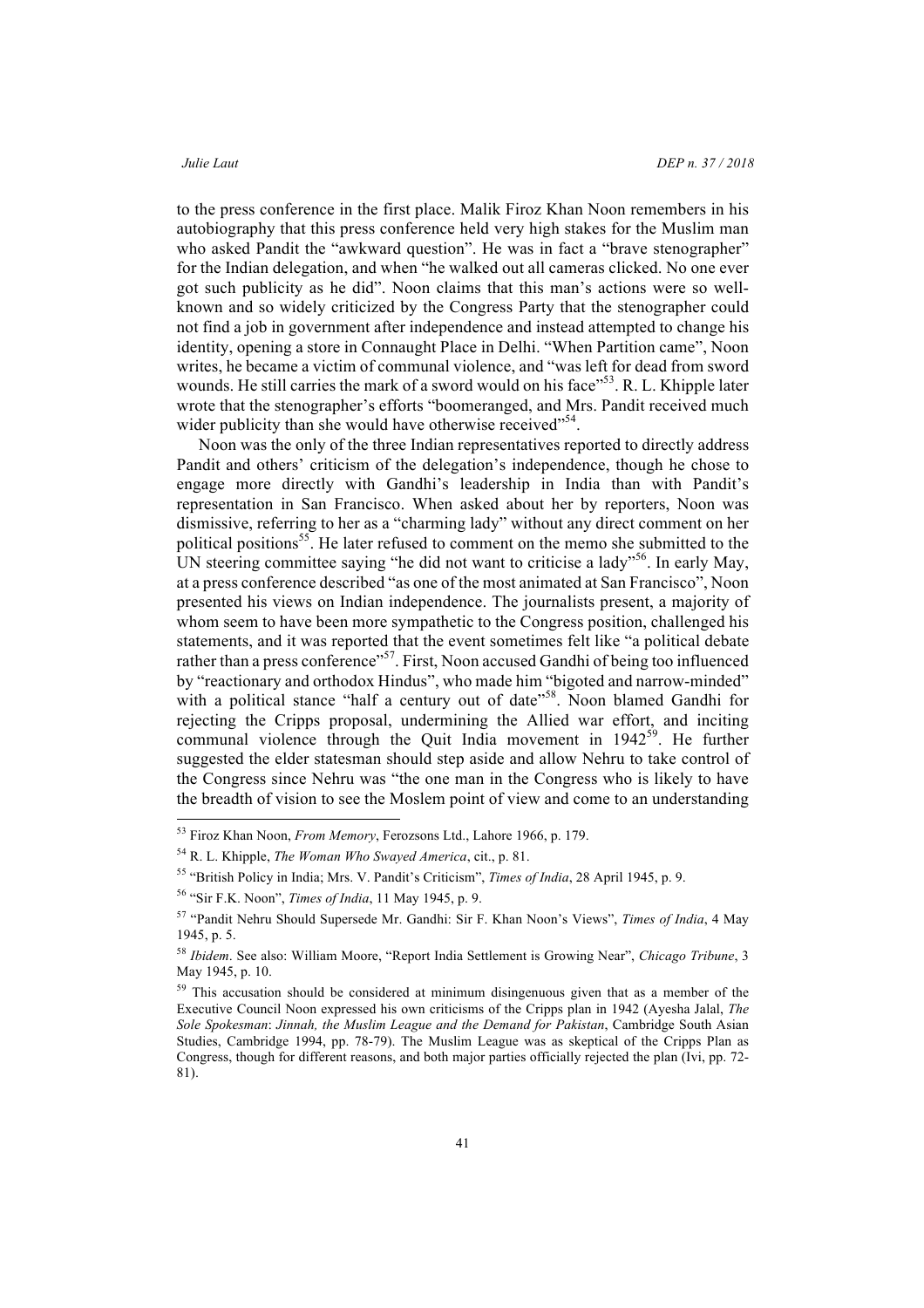with the Moslems<sup>"60</sup>. When asked why Nehru was still in prison if his leadership would be so effective, Noon replied that Congress's civil disobedience had been "a misnomer for rebellion", and that he "sincerely" hoped Nehru would be released soon. "[T]he final question shot challengingly at Sir Firoz as the conference broke up was, 'Is not the Government of India controlled by the British'? Reply (in an equally challenging tone): 'That is absolutely wrong'<sup>1161</sup>.

Noon's comments circulated back to India and reportedly caused "great concern among Indian nationalist circles<sup>162</sup>. In response to the press conference, Gandhi said he would fulfill Noon's wish to step aside if the Congress prisoners were released $^{63}$ . Further, he said there was no need for Nehru "to come to the front. He is in the front. The Government of India would not let him work as he would. He and I are friends. But we are no rivals. We are both servants of the people and the platform of service is as big as the world"<sup>64</sup>. One "former member of the Congress Working Committee said in an interview: 'It is very amusing to see Sir Firoz Khan Noon deposing Mahatma Gandhi. The people's leaders are not appointed by some high authority, as [he] has been appointed to represent India at San Francisco against the declared wishes of the country"<sup>65</sup>. Shortly after the San Francisco conference, Noon joined the Muslim League, and after independence he became special envoy to the first prime minister of Pakistan, Muhammad Ali Jinnah<sup>66</sup>. Noon himself served briefly as Pakistan's Prime Minister from December 1957 to October 1958, before being ousted by the first declaration of martial law in Pakistan's history<sup>67</sup>. Though he gained some publicity in San Francisco in 1945, Noon remained less visible than Pandit, who garnered much more positive coverage from the mainstream media in the United States and India, her Congress-leaning calls for independence overriding the statements of a vocal critic from outside the Congress's circle of power.

### **"The Woman Who Swayed America"**

From prison, Nehru tracked Pandit's actions through North American newspaper clippings as best he could. Simultaneously with US audiences, Nehru was a consumer of what James W. Carey describes as an invented cultural form –

 <sup>60</sup> P.L. Prattis, "Charge and Counter…Delegate Labels Gandhi A Traitor to Allied Cause", *Pittsburgh Courier*, 12 May 1945, p. 12.

<sup>61</sup> "Pandit Nehru Should Supersede Mr. Gandhi': Sir F. Khan Noon's Views" *Times of India*, 4 May 1945, p. 5.

<sup>62</sup> "India Honoured At San Francisco", *Times of India*, 3 May 1945, p. 5.

<sup>63</sup> "'Fulfil Your Wish By Releasing Leaders': Mr. Gandhi's Offer to Sir F. Noon", *Times of India*, p. 5 May 1945, p. 5; "Gandhi Agrees on Retirement with Proviso", *Chicago Tribune*, 5 May 1945, p. 6.

<sup>64</sup> "'Fulfil Your Wish By Releasing Leaders': Mr. Gandhi's Offer to Sir F. Noon", *Times of India*, 7 May 1945, p. 8. The title used for this article was identical to one used two days earlier. <sup>65</sup> *Ivi*, p. 8.

<sup>66</sup> *Chronology of International Events and Documents* 1:5 (August 27-September 9, 1947), p. 112. For extended explanation of the ramifications of Noon's action, see: Ayesha Jalal, *The Sole Spokesman,* cit., pp. 144-145.

<sup>67</sup> "Pakistan Horizon", 19, 4, 1966, p. 339.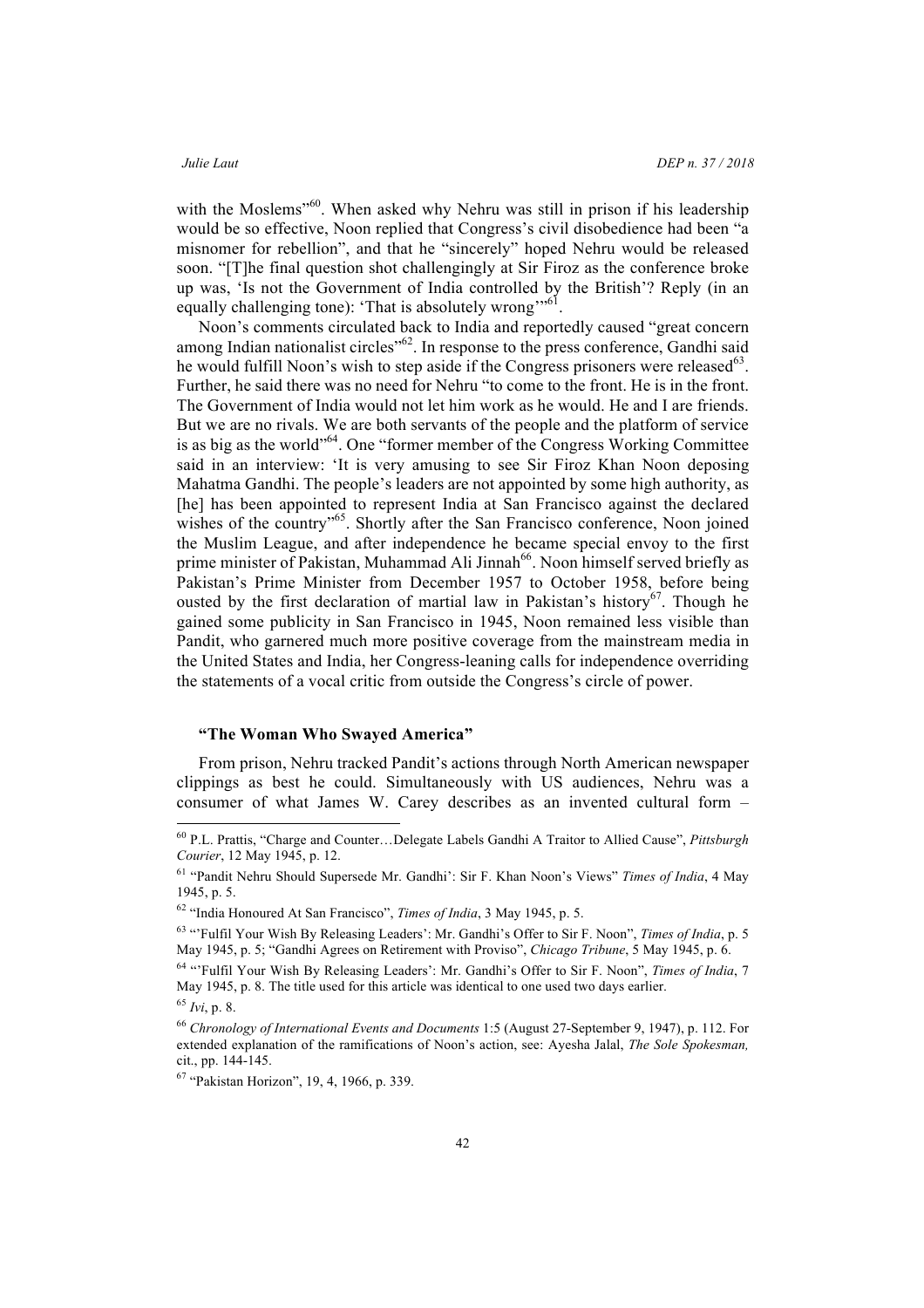American print culture – which conveys "dramatic action in which the reader joins a world of contending forces as an observer at a play"<sup>68</sup>. Pandit's savvy complicity in the appropriation of herself as a symbol combined with the gaze of American print culture to produce an especially effective diplomatic celebrity. Upon his release in June, he began forming an interim government, and he wrote to her a personal assessment of her successes: "You know that your work in the States has been very greatly appreciated here by all kinds of people. You have done a splendid job, as perhaps no one else could have done in the circumstances. The immediate consequences of what you have done may not be obvious but I am sure that the remoter consequences will be considerable<sup>769</sup>. With this, he made a decidedly accurate prediction. Pandit's success at drawing both elite supporters and large crowds to the Indian cause in the United States led her, Nehru, and others to recognize the potential of her effectiveness on the world stage. San Francisco served as a rehearsal for Pandit's future diplomatic career, and she worked to negotiate a persona fit for the task at hand.

One challenge Pandit faced was how to tread a course between representing the whole of India through her speech and highlighting her own position in Indian cultural and religious hierarchies. Nehru for one encouraged her to use Hindi when speaking to Indian audiences in the United States, presumably to signal a level of authenticity to the diasporic South Asian community there<sup>70</sup>. One US paper printed a picture of her in a moment of "Calm Before the Storm" before one press conference, an image that served to ground Pandit's actions within a Hindu-inflected spirituality strongly identified with the political symbolism of the Congress. In the photo, Pandit and an unnamed man face one another across a narrow table. On the right side of the image, the "sister of India's great nationalist leader" smiles serenely over clasped hands held close to her chin. With hands clasped at his chest, the man bows to Pandit from the left of the image, eyes cast down<sup>71</sup>. He wears one of the most ubiquitous symbols of individual Congress affiliation: the Gandhi *topi*. This close-fitting cap made of white *khadi* (homespun cloth) and pointed in the front and back, first became popular during the 1920-1922 Non-Cooperation movement as one aspect of what Lisa Trivedi calls Gandhi's contribution to the "visual vocabulary of national community<sup>"72</sup>. By 1945, the *topi* was "an established visual symbol of dissent" used widely by Indian nationalists $73$ .

Pandit also negotiated her physical representation of modern Indian womanhood and, by extension, the modern Indian nation. The relationship between Pandit and her clothing offers one clear example of the co-production of a persona designed for public consumption. While arranging her lecture tour with the New York-based

 <sup>68</sup> James W. Carey, *A Cultural Approach to Communication*, in James W. Carey, *Communication as Culture: Essays on Media and Society*, revised edition, Routledge, New York 2009, p. 17.

<sup>69</sup> Jawahar to Darling Nan, July 24, 1945, in Nayantara Sahgal (ed.), *Before Freedom*, cit., p. 490.

<sup>70</sup> Jawahar to Darling Nan, 31 May 1945, in Nayantara Sahgal (ed.), *Before Freedom*, cit., p. 481.

<sup>71</sup> "Calm Before the Storm", Chicago Defender, 26 May 1945, p. 4.

<sup>72</sup> Lisa Trivedi, *Clothing Gandhi's Nation: Homespun and Modern India*, Indiana University Press, Bloomington 2007, p. 40.

<sup>73</sup> *Ivi*, p. 147. See extended description of the history of the topi, pp. 123-133.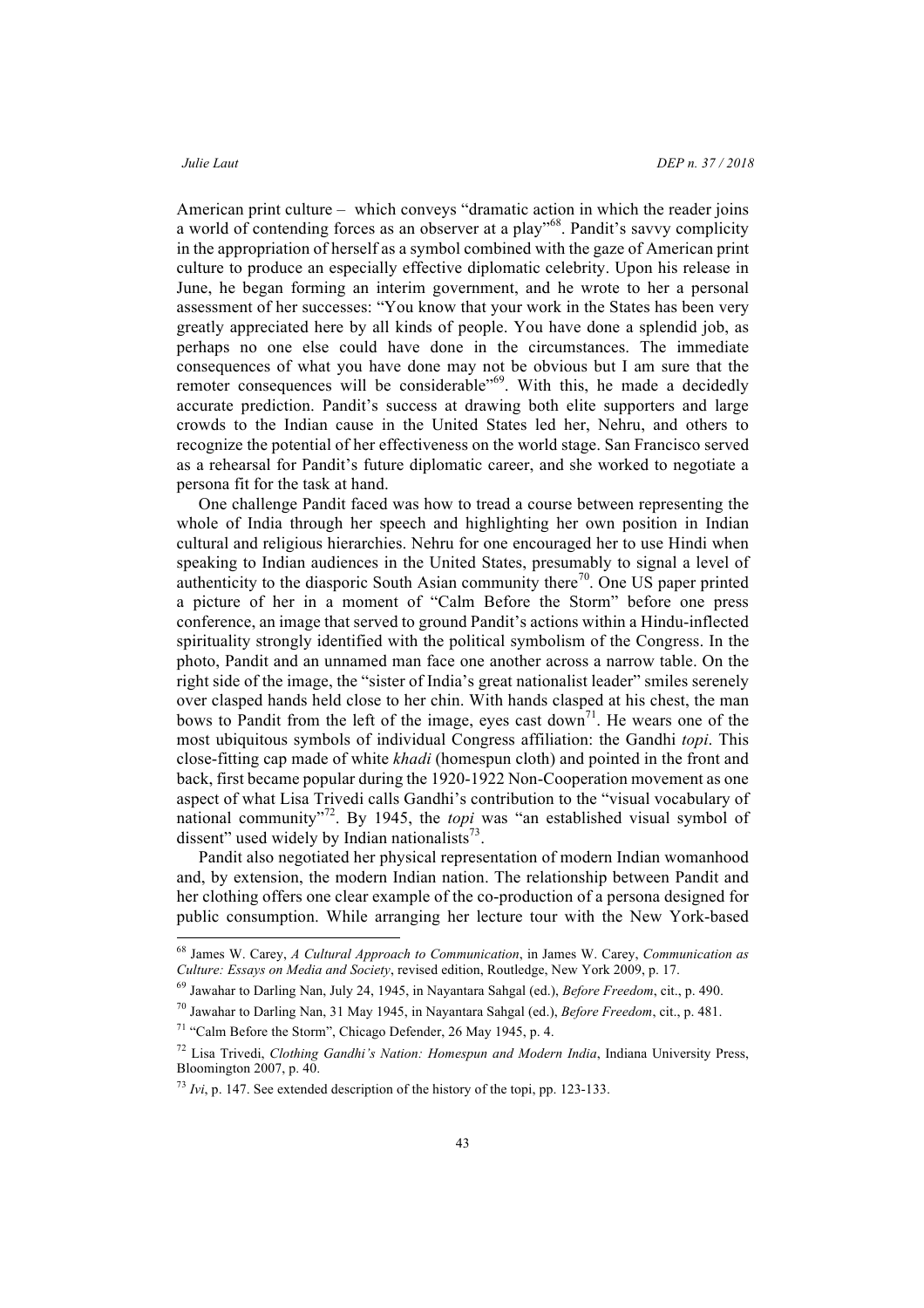Clark Getts Lecture Bureau, Mr. Getts wanted to discuss her attire since the "American public…would expect someone from India to look exotic and to wear bright clothes and fine jewels"<sup>74</sup>. Though she refused to alter her rather subdued style, her usual selection of gray or pastel saris, her wedding ring, and a watch, were "exotic" enough in the US context to merit significant press attention.

Early in her lecture tour, Pandit articulated a level of frustration with the constant comments on her attire and its links to gender differences between the United States and India. Discussing the many women who hold high posts in India, she argued, "'They got the jobs…not because they were women but because they were better than the men. And these…are not women whose clothes are described every time they enter the legislative assembly"<sup>75</sup>. By refusing to alter her simple style to please her lecture sponsor, Pandit established some distance between herself and the orientalist gaze. However, in a 1949 interview Pandit was more reflexive about the sari as a cultural symbol. "Everybody admits that the sari is the most graceful dress for women", she said. "But I find that in traveling, climbing in and out of airplanes, the sari is a confounded nuisance, and I'd like to wear skirts or slacks. But society demands that I wear a sari". The male reporter refused to allow her the last word on the issue. Despite her "silver hair" and nationalist politics, he assured his readers, the "attractive younger sister of Prime Minister Jawaharlal Nehru" remained beautiful. "She looks as good in the sari as the sari looks on her"<sup>76</sup>. American, Indian, or otherwise—it is apparent that the sari played an integral part in the performance of an acceptable Indian womanhood in all of these contexts.

The more prominent Pandit became on the world stage, the more pronounced the attention to her attire, culminating in a frenzy of attempts to describe her clothing during her early days at the United Nations. William Moore's coverage during the Charter conference was the first by a US reporter to rely heavily on visual description in order to emphasize Pandit's visceral impact on contemporary observers. His first article, combining political reporting with not so subtle sexually-charged language was headlined, "Indian Woman Twists the Tail of British Lion":

Folding her dazzling white robe [no buttons, no zippers] (sic) around some alluring curves, Mrs. Vijaya Lakshmi Pandit of India moved into Anthony Eden's hotel today and began twisting the British lion's tail…Thus was the Indian question which many say will be the test of the basic principles of international organization brought out into the open as the conference was beginning its work $^{77}$ .

Another article by Moore two days later featured an interview with Pandit who warned that America should help India in the fight for independence in order to avoid a war against imperialism. Invoking another prominent Eastern woman, Moore described his interviewee as:

 <sup>74</sup> Vijaya Lakshmi Pandit, *The Scope of Happiness*, cit., p.192.

<sup>75</sup> Leonard Lyons, "Broadway Bulletins", March 10, 1945, *Washington Post*, p. 5.

<sup>76</sup> Robert Trumball, "Mrs. Pandit Urges U.S.-Indian Links", April 24, 1949, *New York Times*.

<sup>77</sup> William Moore, "Indian Woman Twists the Tail of British Lion", April 27, 1945, *Chicago Daily Tribune*, p. 6.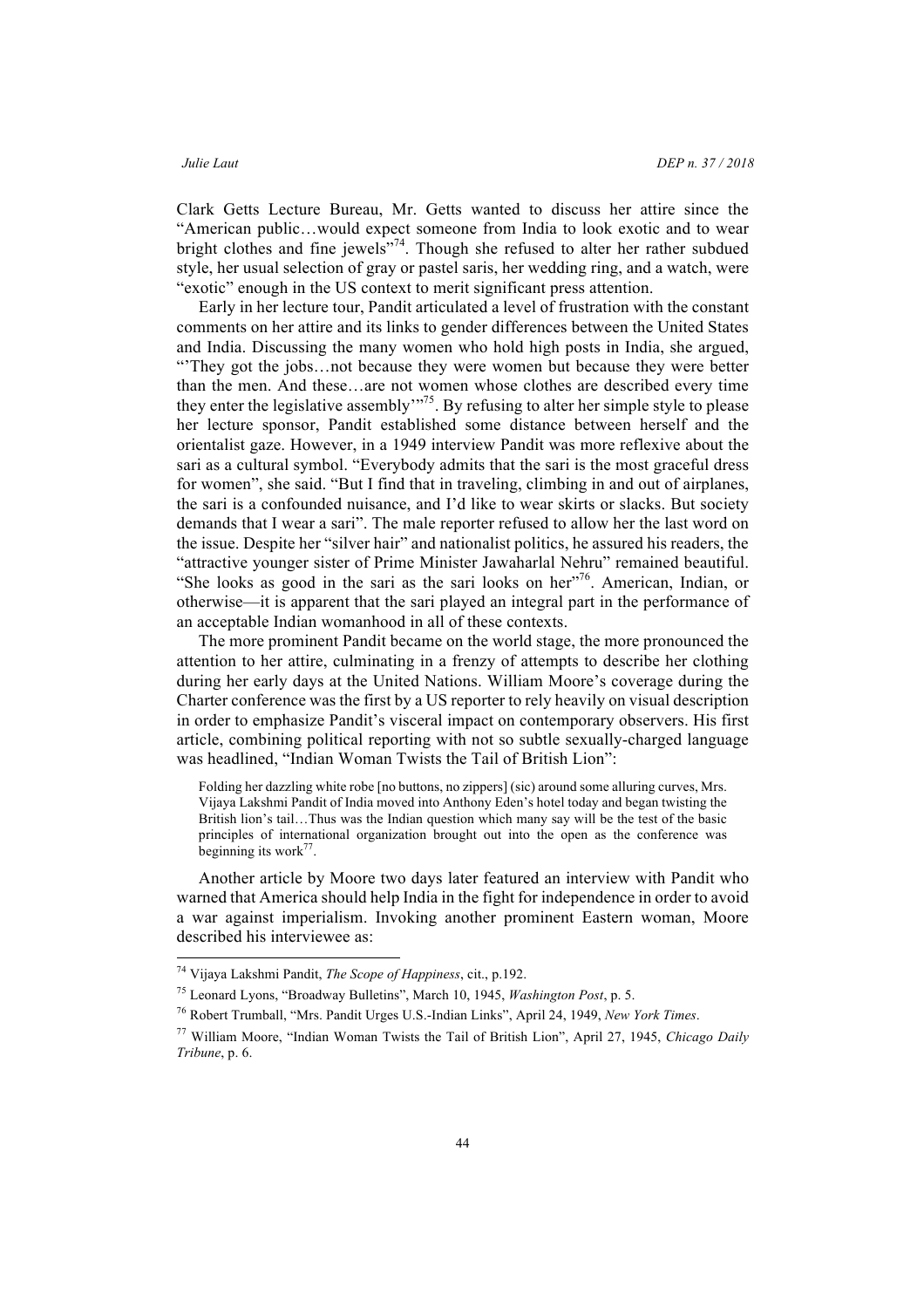a diminutive, silvery haired woman who speaks with force that recalls the chill fury with which Madame Chiang Kai-shek once brought the American congress to tears, was wearing a sheer black robe, so folded that its silver edging fell about her wrists and spiraled downward<sup>7</sup>

For Moore, Pandit's political message was inextricably linked with her appearance, made more exotic, and thus more intriguing, because of her "native" costume. Wrapped in yards of silk or cotton cloth, Pandit embodied a certain type of "Eastern" womanhood that made compelling "dramatic action" for consumers of her as news<sup>79</sup>. The same would remain true throughout Pandit's diplomatic career, with her sari and her gender dominating initial coverage of her election as President of the General Assembly in 1953.

Pandit's voice was as significant as her appearance in translating Indian womanhood to a Western audience. Nehru initially expressed some concern about her speaking voice. He wondered in one letter, "how does your accent, intonation etc go down there? You tell me that your voice has been liked. That I can understand easily enough for you have a good speaking voice. But what of the special dislikes of Americans regarding the English way of speaking"<sup>80</sup>. Her speaking voice did merit attention, though not negatively. In one 1945 article she was described as having an "Oxonian accent". insinuating a connection to the upper-class education her father, her brother, and other nationalist leaders obtained in England though Pandit herself was not educated in England. A reporter at her first press conference as Ambassador to the United States in 1949 expressed surprise that Pandit "spoke flawless English...in a low, well-modulated voice 'without a trace of accent'<sup>81</sup>. Anyone familiar with Pandit's personal history would have been wholly *un*surprised by her command of English. She spoke "with the cultured English" the "wealthy, aristocratic Brahmin", common to the Nehru family $82$ . Pandit became literate in English before learning to read and write Hindi, and her father, Motilal, insisted his children speak with "a pure English accent"<sup>83</sup>. One of the most successful Oxfordeducated lawyers in India before converting to Gandhian nationalism after the First World War, the family patriarch "was of the view that unless we all turned ourselves into English people, there was no chance for us in the world"<sup>84</sup>. During her childhood the entire family lived according to British standards Monday through Friday: they ate European food with utensils while sitting at a dining room table, dressed only in European clothing, and spoke English exclusively. Only on the weekend could the

 <sup>78</sup> Ibid., "Two Spokesmen of Freedom Denounce Reds and British", April 29, 1945, *Chicago Daily Tribune*, p. 10.

<sup>79</sup> James W. Carey, *A Cultural Approach to Communication*, cit., p. 17.

<sup>80</sup> Jawahar to Darling Nan, 10 April 1945, in Nayantara Sahgal (ed.), *Before Freedom*, cit., p. 465.

<sup>81</sup> William Moore, "Indian Woman Twists the Tail of British Lion", April 27, 1945, *Chicago Daily Tribune*; Anne Guthrie, *Madame Ambassador*, cit., p. 140.

<sup>82</sup> Poppy Cannon, in Chandralekha Mehta, Nayantara Sahgal, and Rita Dar (eds.), *Sunlight Surround You, A Birthday Bouquet*, Orient Longmans, New Delhi 1970, p. 154. The three editors of this volume were Pandit's daughters.

<sup>83</sup> Pearl S. Buck, *Woman of the World*, in "United Nations World", 1, 2,1947, p. 25.

<sup>84</sup> Sri Prakasa, in Chandralekha Mehta, Nayantara Sahgal, and Rita Dar (eds.), *Sunlight Surround You*  cit., p. 24.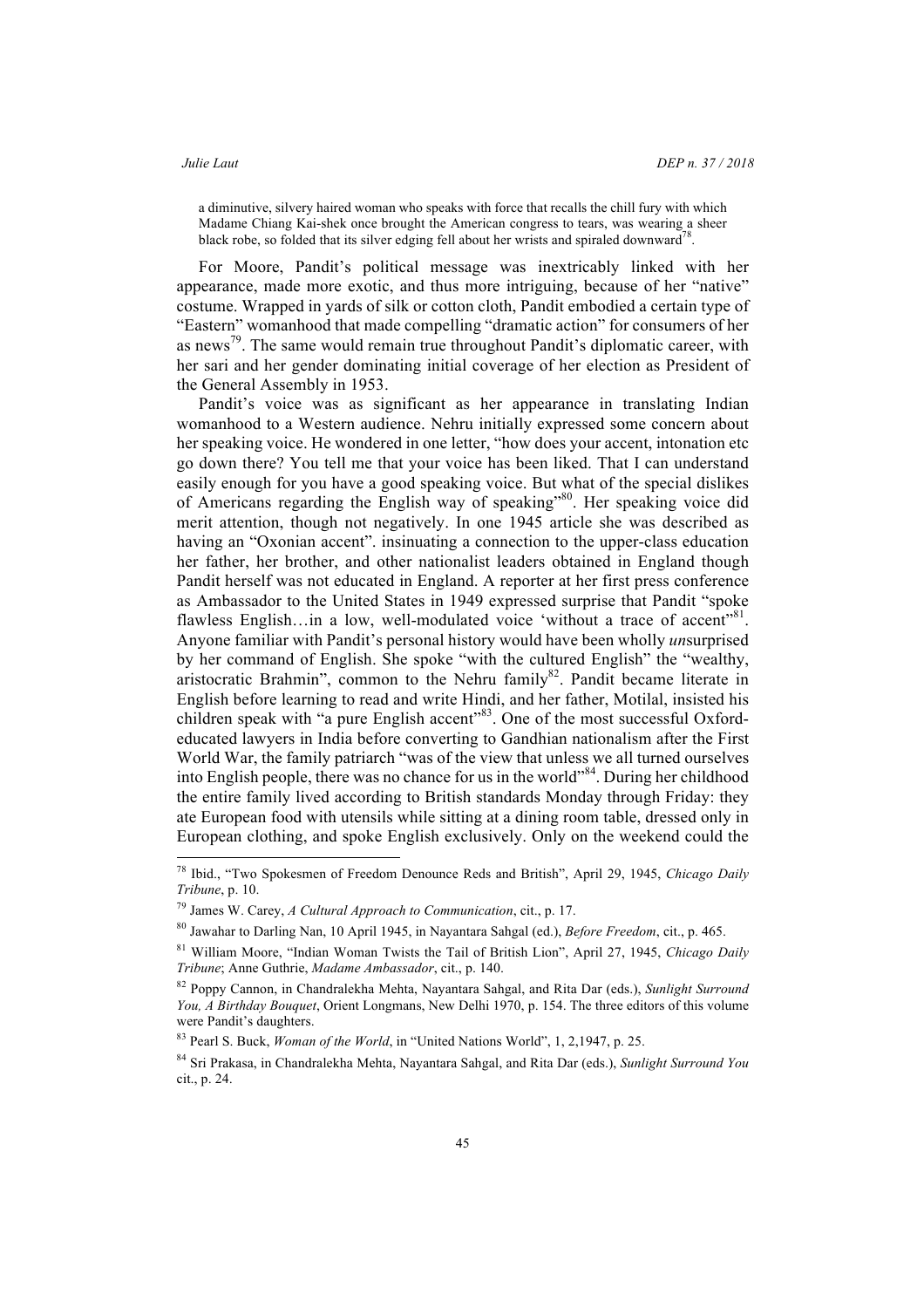children experience the Kashmiri Brahmin food, language, and culture that their mother continued to maintain in a separate portion of the family estate.

In addition to establishing an effective persona for herself, Pandit also worked to cement her legitimacy as the main spokesman for Indian interests beyond her close association with Nehru and Gandhi. One paper even declared her the "First Lady of India", as if Nehru were already prime minister<sup>85</sup>. In San Francisco, Pandit consistently claimed to speak on behalf of all of India, taking for granted that her political party already spoke as the representatives of the Indian people as a whole. In one statement she declared she was "chosen by her compatriots in [the United States] and Canada as the sole spokesman for their cause". She also spoke, she said, for the Indian National Congress, "'which represents an overwhelming majority of all the peoples of India"<sup>86</sup>. As the most visible of those aligned against the official Indian delegation at San Francisco, she was described in the American press as a more legitimate spokesman for India than Krishnamachari, Mudaliar, and Noon. She contrasted her own status against that of the official Indian delegates who were not representative of Indian interests at all, but were simply nominated by the British. W.E.B. Du Bois agreed with this assessment of the three "Indian Stooges". In an article in the *Chicago Defender*, Du Bois described himself and the NAACP's Walter White running away from a photo-op with the official Indian delegates. Since they "in no way" represented the Indian people, Du Bois wrote, "[i]t would have been a calamity for us to be photographed with them". Instead, the two activists lunched with Pandit, who he described as "a charming woman in every way; physically beautiful, simple and cordial, [who] represents as few people could, nearly 400 million people, and represents them by right of their desire and her personality, and not by the will of Great Britain" 87. Walter White heaped on even greater praise in his assessment of Pandit at the end of the San Francisco conference, an extraordinary passage worth quoting at length:

Imagine, if you will, an exquisitely featured face of lovely reddish brown surmounted by a semi-circle of silver hair brushed backward and upward to that it looks like a halo when the sun shines through it. Imagine laughter as spontaneous and gay as that of a healthy child filled only with the joy of living and darkened by none of life's heartaches and tragedies. Imagine beautifully kept hands which dart and flash with the color and skill of a bird in flight, lending just the need emphasis to words spoken with a throaty richness in flawless English. Imagine the transition with unbelievable speed from gayety to somber, moody fury against the suave exploiters of her people—a change of mood so startling that Helen Hayes, the great actress, was moved to describe its possessor as 'a bright shining flame'.

The relationships Pandit forged with Black American leaders such as Du Bois and White in San Francisco because of her ability to present herself as the only legitimate representative of the Indian cause translated into powerful solidarities

 <sup>85</sup> S.A. Haynes, "India Stands For Equality, Leader Tells Baltimoreans", *Afro-American*, 7 April 1945, p. 1.

<sup>86</sup> P.L. Prattis, "Mme. Pandit Makes Stirring Plea for Freedom of India at San Francisco", *Pittsburgh Courier*, 5 May 1945, 5.

<sup>87</sup> W.E.B. DuBois, "DuBois, White Run From Photo with India Stooges", *Chicago Defender*, 12 May 1945, 5.